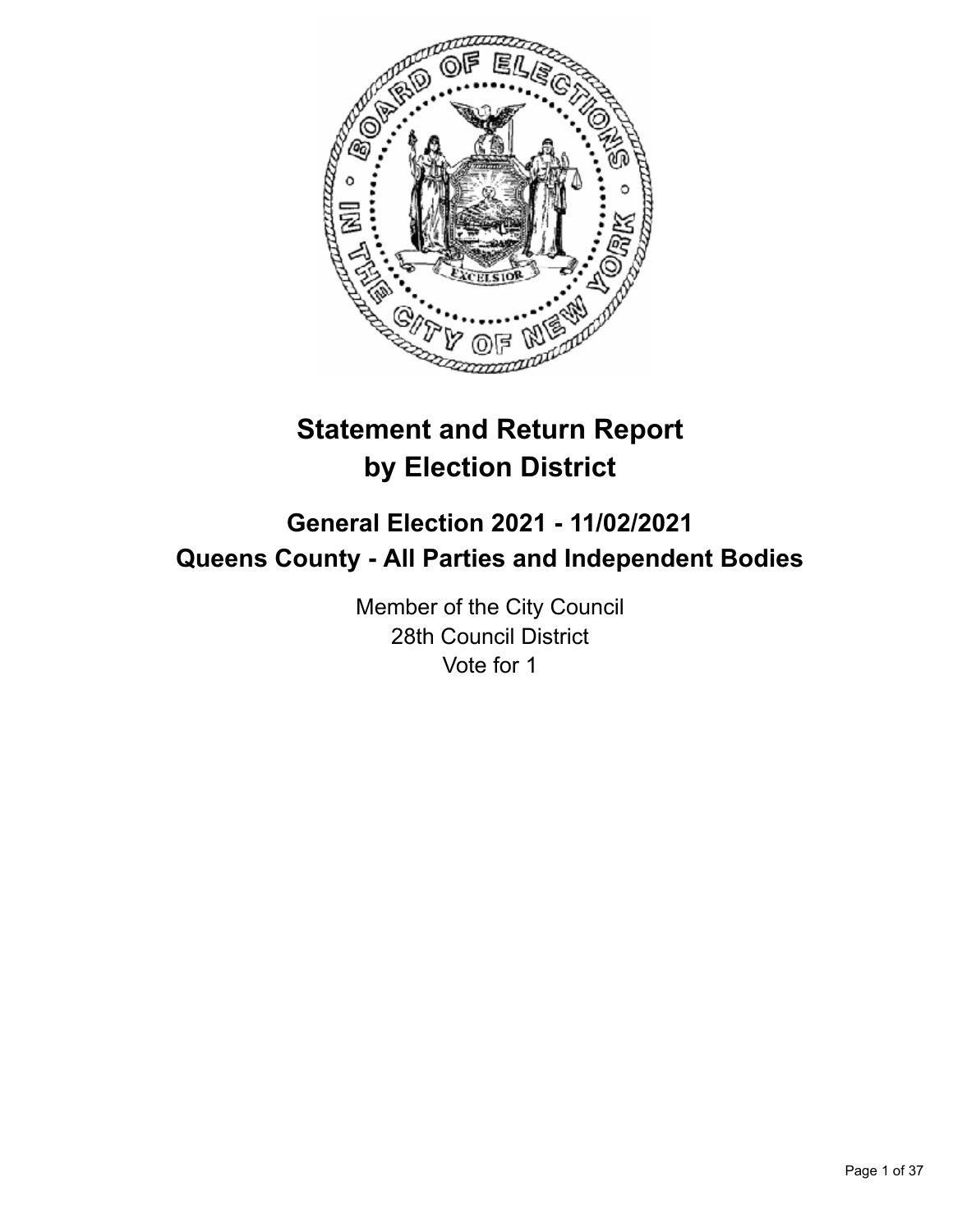

| PUBLIC COUNTER                                           | 78           |
|----------------------------------------------------------|--------------|
| <b>MANUALLY COUNTED EMERGENCY</b>                        | $\Omega$     |
| ABSENTEE / MILITARY                                      | 11           |
| <b>AFFIDAVIT</b>                                         | $\mathbf{0}$ |
| <b>Total Ballots</b>                                     | 89           |
| Less - Inapplicable Federal/Special Presidential Ballots | 0            |
| <b>Total Applicable Ballots</b>                          | 89           |
| ADRIENNE E. ADAMS (DEMOCRATIC)                           | 69           |
| IVAN D. MOSSOP (REPUBLICAN)                              | 13           |
| <b>Total Votes</b>                                       | 82           |
| Unrecorded                                               | 7            |

## **064/24**

| <b>PUBLIC COUNTER</b>                                    | 77       |
|----------------------------------------------------------|----------|
| MANUALLY COUNTED EMERGENCY                               | 0        |
| ABSENTEE / MILITARY                                      |          |
| AFFIDAVIT                                                | $\Omega$ |
| <b>Total Ballots</b>                                     | 78       |
| Less - Inapplicable Federal/Special Presidential Ballots | $\Omega$ |
| <b>Total Applicable Ballots</b>                          | 78       |
| ADRIENNE E. ADAMS (DEMOCRATIC)                           | 63       |
| IVAN D. MOSSOP (REPUBLICAN)                              | 12       |
| <b>Total Votes</b>                                       | 75       |
| Unrecorded                                               | 3        |

| <b>PUBLIC COUNTER</b>                                    | 93 |
|----------------------------------------------------------|----|
| <b>MANUALLY COUNTED EMERGENCY</b>                        | 0  |
| ABSENTEE / MILITARY                                      | 4  |
| AFFIDAVIT                                                | 0  |
| <b>Total Ballots</b>                                     | 97 |
| Less - Inapplicable Federal/Special Presidential Ballots | 0  |
| <b>Total Applicable Ballots</b>                          | 97 |
| ADRIENNE E. ADAMS (DEMOCRATIC)                           | 60 |
| IVAN D. MOSSOP (REPUBLICAN)                              | 29 |
| FELICIA SINGH (WRITE-IN)                                 | 2  |
| <b>Total Votes</b>                                       | 91 |
| Unrecorded                                               | 6  |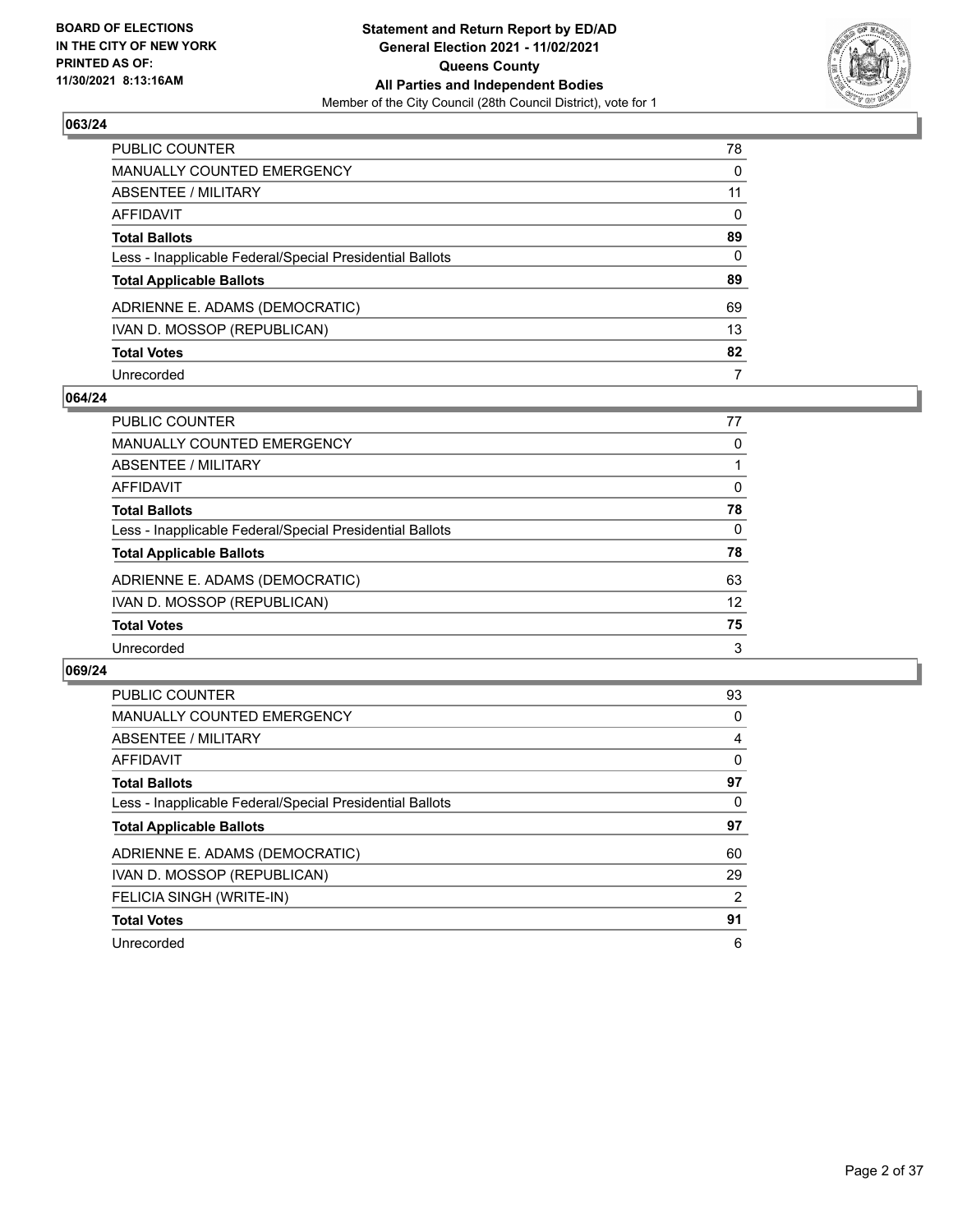

| PUBLIC COUNTER                                           | 87           |
|----------------------------------------------------------|--------------|
| <b>MANUALLY COUNTED EMERGENCY</b>                        | $\Omega$     |
| <b>ABSENTEE / MILITARY</b>                               | 16           |
| <b>AFFIDAVIT</b>                                         | $\mathbf{0}$ |
| <b>Total Ballots</b>                                     | 103          |
| Less - Inapplicable Federal/Special Presidential Ballots | 0            |
| <b>Total Applicable Ballots</b>                          | 103          |
| ADRIENNE E. ADAMS (DEMOCRATIC)                           | 67           |
| IVAN D. MOSSOP (REPUBLICAN)                              | 27           |
| <b>Total Votes</b>                                       | 94           |
| Unrecorded                                               | 9            |

## **071/24**

| PUBLIC COUNTER                                           | 117 |
|----------------------------------------------------------|-----|
| MANUALLY COUNTED EMERGENCY                               | 0   |
| ABSENTEE / MILITARY                                      | 5   |
| AFFIDAVIT                                                |     |
| <b>Total Ballots</b>                                     | 123 |
| Less - Inapplicable Federal/Special Presidential Ballots | 0   |
| <b>Total Applicable Ballots</b>                          | 123 |
| ADRIENNE E. ADAMS (DEMOCRATIC)                           | 77  |
| IVAN D. MOSSOP (REPUBLICAN)                              | 33  |
| <b>Total Votes</b>                                       | 110 |
| Unrecorded                                               | 13  |

| <b>PUBLIC COUNTER</b>                                    | 123      |
|----------------------------------------------------------|----------|
| <b>MANUALLY COUNTED EMERGENCY</b>                        | $\Omega$ |
| ABSENTEE / MILITARY                                      | 10       |
| AFFIDAVIT                                                | $\Omega$ |
| <b>Total Ballots</b>                                     | 133      |
| Less - Inapplicable Federal/Special Presidential Ballots | 0        |
| <b>Total Applicable Ballots</b>                          | 133      |
| ADRIENNE E. ADAMS (DEMOCRATIC)                           | 89       |
| IVAN D. MOSSOP (REPUBLICAN)                              | 31       |
| <b>Total Votes</b>                                       | 120      |
| Unrecorded                                               | 13       |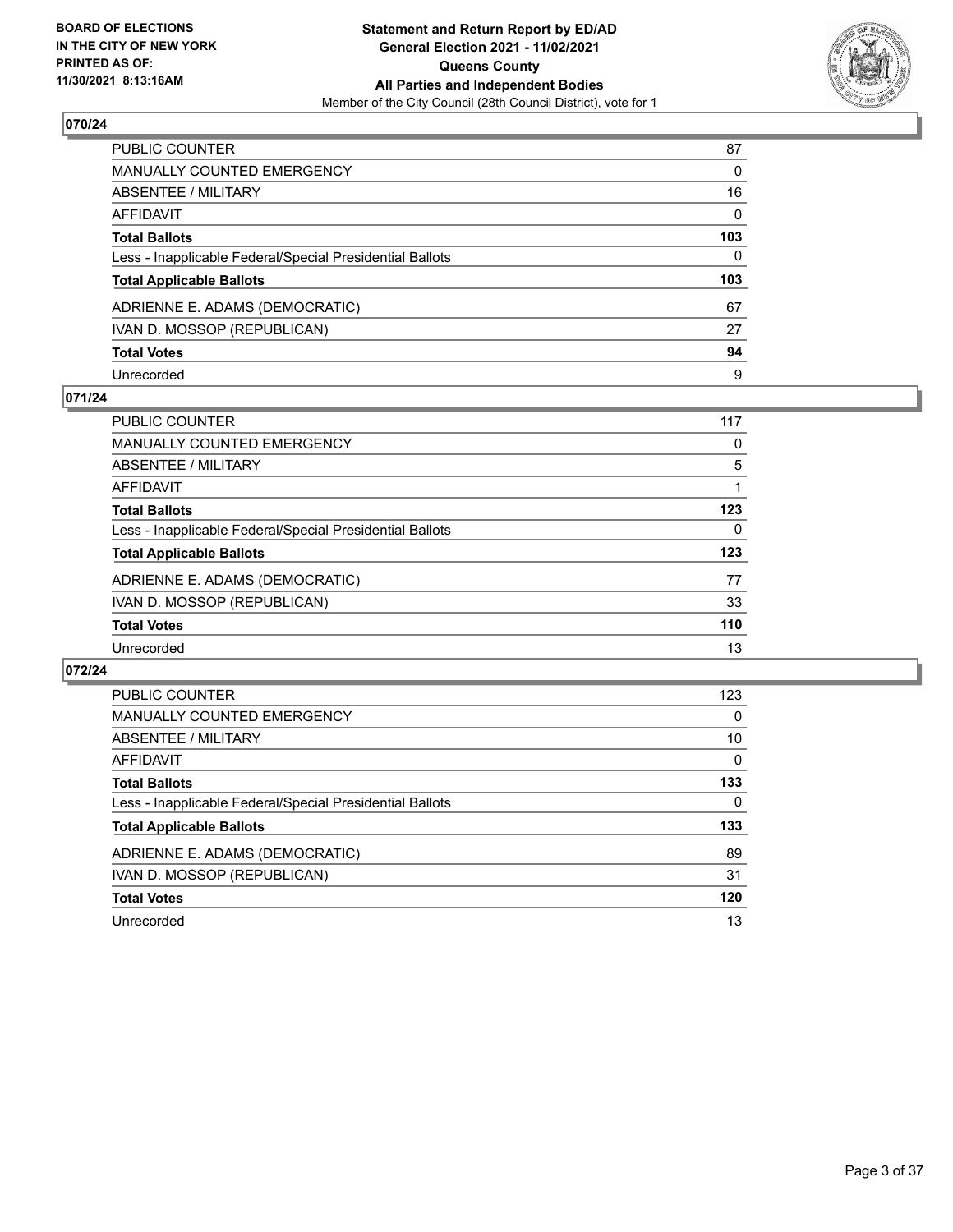

| PUBLIC COUNTER                                           | 117          |
|----------------------------------------------------------|--------------|
| <b>MANUALLY COUNTED EMERGENCY</b>                        | 0            |
| <b>ABSENTEE / MILITARY</b>                               | 7            |
| AFFIDAVIT                                                | 2            |
| <b>Total Ballots</b>                                     | 126          |
| Less - Inapplicable Federal/Special Presidential Ballots | $\mathbf{0}$ |
| <b>Total Applicable Ballots</b>                          | 126          |
| ADRIENNE E. ADAMS (DEMOCRATIC)                           | 81           |
| IVAN D. MOSSOP (REPUBLICAN)                              | 38           |
| <b>Total Votes</b>                                       | 119          |
| Unrecorded                                               | 7            |

## **074/24**

| <b>PUBLIC COUNTER</b>                                    | 107      |
|----------------------------------------------------------|----------|
| <b>MANUALLY COUNTED EMERGENCY</b>                        | 0        |
| ABSENTEE / MILITARY                                      | 8        |
| <b>AFFIDAVIT</b>                                         | 0        |
| <b>Total Ballots</b>                                     | 115      |
| Less - Inapplicable Federal/Special Presidential Ballots | $\Omega$ |
| <b>Total Applicable Ballots</b>                          | 115      |
| ADRIENNE E. ADAMS (DEMOCRATIC)                           | 92       |
| IVAN D. MOSSOP (REPUBLICAN)                              | 19       |
| SINGH MAN (WRITE-IN)                                     |          |
| <b>Total Votes</b>                                       | 112      |
| Unrecorded                                               | 3        |

| <b>PUBLIC COUNTER</b>                                    | 75 |
|----------------------------------------------------------|----|
| MANUALLY COUNTED EMERGENCY                               | 0  |
| ABSENTEE / MILITARY                                      | 7  |
| AFFIDAVIT                                                | 0  |
| <b>Total Ballots</b>                                     | 82 |
| Less - Inapplicable Federal/Special Presidential Ballots | 0  |
| <b>Total Applicable Ballots</b>                          | 82 |
| ADRIENNE E. ADAMS (DEMOCRATIC)                           | 53 |
| IVAN D. MOSSOP (REPUBLICAN)                              | 24 |
| <b>Total Votes</b>                                       | 77 |
| Unrecorded                                               | 5  |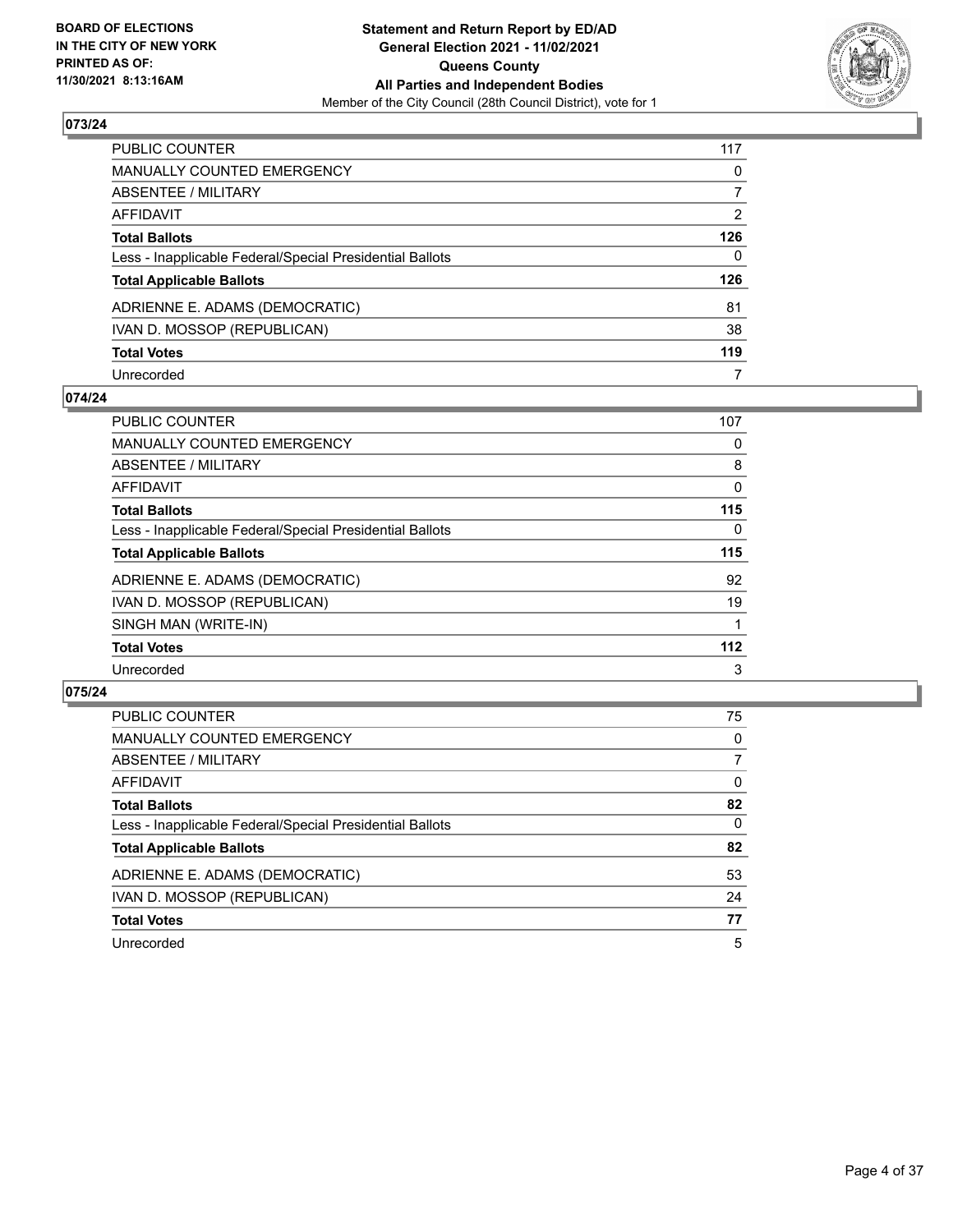

| PUBLIC COUNTER                                           | 119      |
|----------------------------------------------------------|----------|
| <b>MANUALLY COUNTED EMERGENCY</b>                        | $\Omega$ |
| <b>ABSENTEE / MILITARY</b>                               | 6        |
| <b>AFFIDAVIT</b>                                         | 0        |
| <b>Total Ballots</b>                                     | 125      |
| Less - Inapplicable Federal/Special Presidential Ballots | 0        |
| <b>Total Applicable Ballots</b>                          | 125      |
| ADRIENNE E. ADAMS (DEMOCRATIC)                           | 77       |
| IVAN D. MOSSOP (REPUBLICAN)                              | 40       |
| <b>Total Votes</b>                                       | 117      |
| Unrecorded                                               | 8        |

## **077/24**

| PUBLIC COUNTER                                           | 94       |
|----------------------------------------------------------|----------|
| MANUALLY COUNTED EMERGENCY                               | $\Omega$ |
| ABSENTEE / MILITARY                                      | 15       |
| AFFIDAVIT                                                | $\Omega$ |
| <b>Total Ballots</b>                                     | 109      |
| Less - Inapplicable Federal/Special Presidential Ballots | $\Omega$ |
| <b>Total Applicable Ballots</b>                          | 109      |
| ADRIENNE E. ADAMS (DEMOCRATIC)                           | 71       |
| IVAN D. MOSSOP (REPUBLICAN)                              | 24       |
| <b>Total Votes</b>                                       | 95       |
| Unrecorded                                               | 14       |

| <b>PUBLIC COUNTER</b>                                    | 135 |
|----------------------------------------------------------|-----|
| MANUALLY COUNTED EMERGENCY                               | 0   |
| ABSENTEE / MILITARY                                      | 5   |
| <b>AFFIDAVIT</b>                                         |     |
| <b>Total Ballots</b>                                     | 141 |
| Less - Inapplicable Federal/Special Presidential Ballots | 0   |
| <b>Total Applicable Ballots</b>                          | 141 |
| ADRIENNE E. ADAMS (DEMOCRATIC)                           | 94  |
|                                                          |     |
| IVAN D. MOSSOP (REPUBLICAN)                              | 34  |
| UNATTRIBUTABLE WRITE-IN (WRITE-IN)                       |     |
| <b>Total Votes</b>                                       | 129 |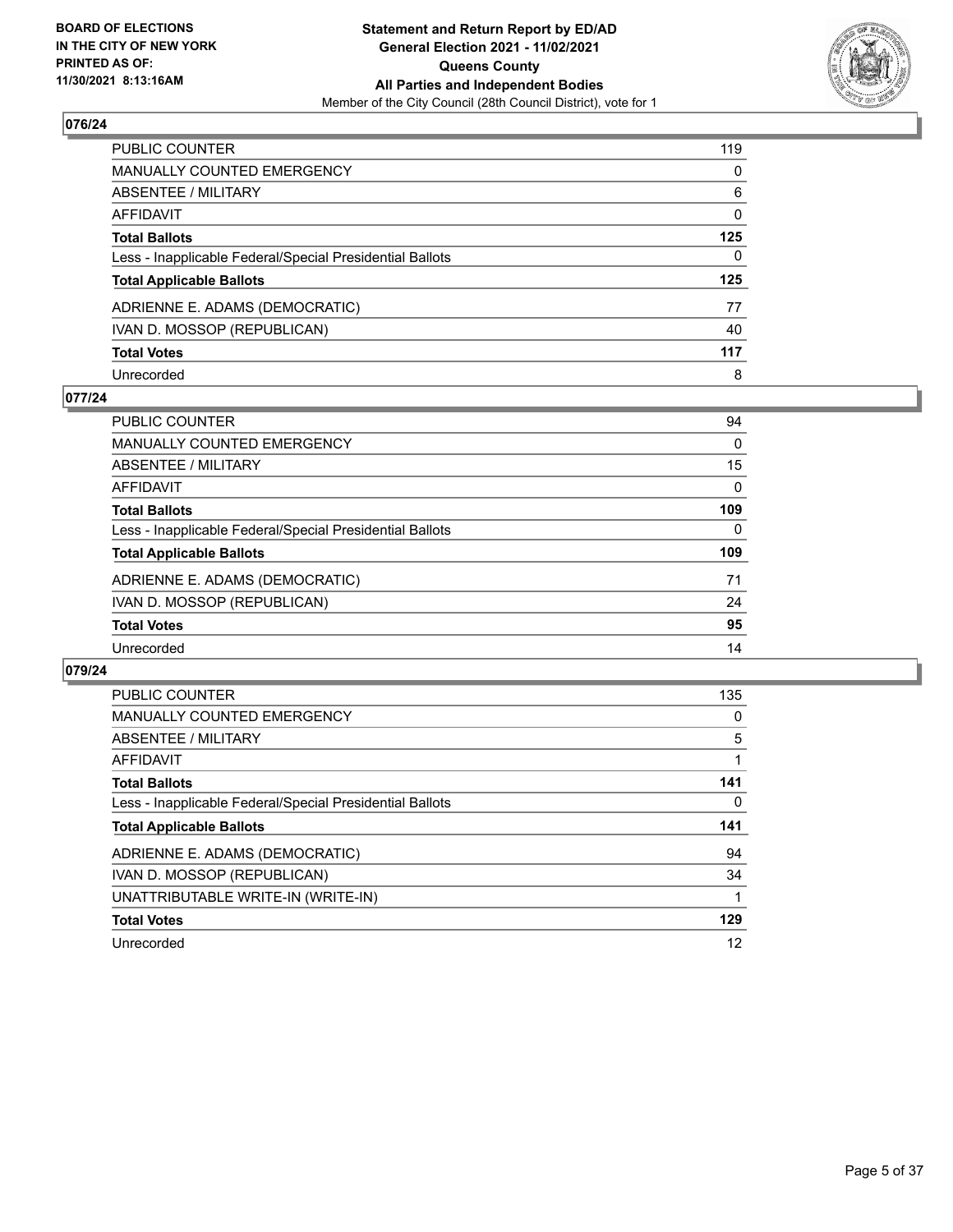

| <b>PUBLIC COUNTER</b>                                    | 85            |
|----------------------------------------------------------|---------------|
| <b>MANUALLY COUNTED EMERGENCY</b>                        | 0             |
| ABSENTEE / MILITARY                                      | 8             |
| AFFIDAVIT                                                | $\mathcal{P}$ |
| <b>Total Ballots</b>                                     | 95            |
| Less - Inapplicable Federal/Special Presidential Ballots | $\Omega$      |
| <b>Total Applicable Ballots</b>                          | 95            |
| ADRIENNE E. ADAMS (DEMOCRATIC)                           | 68            |
| IVAN D. MOSSOP (REPUBLICAN)                              | 23            |
| <b>Total Votes</b>                                       | 91            |
| Unrecorded                                               | 4             |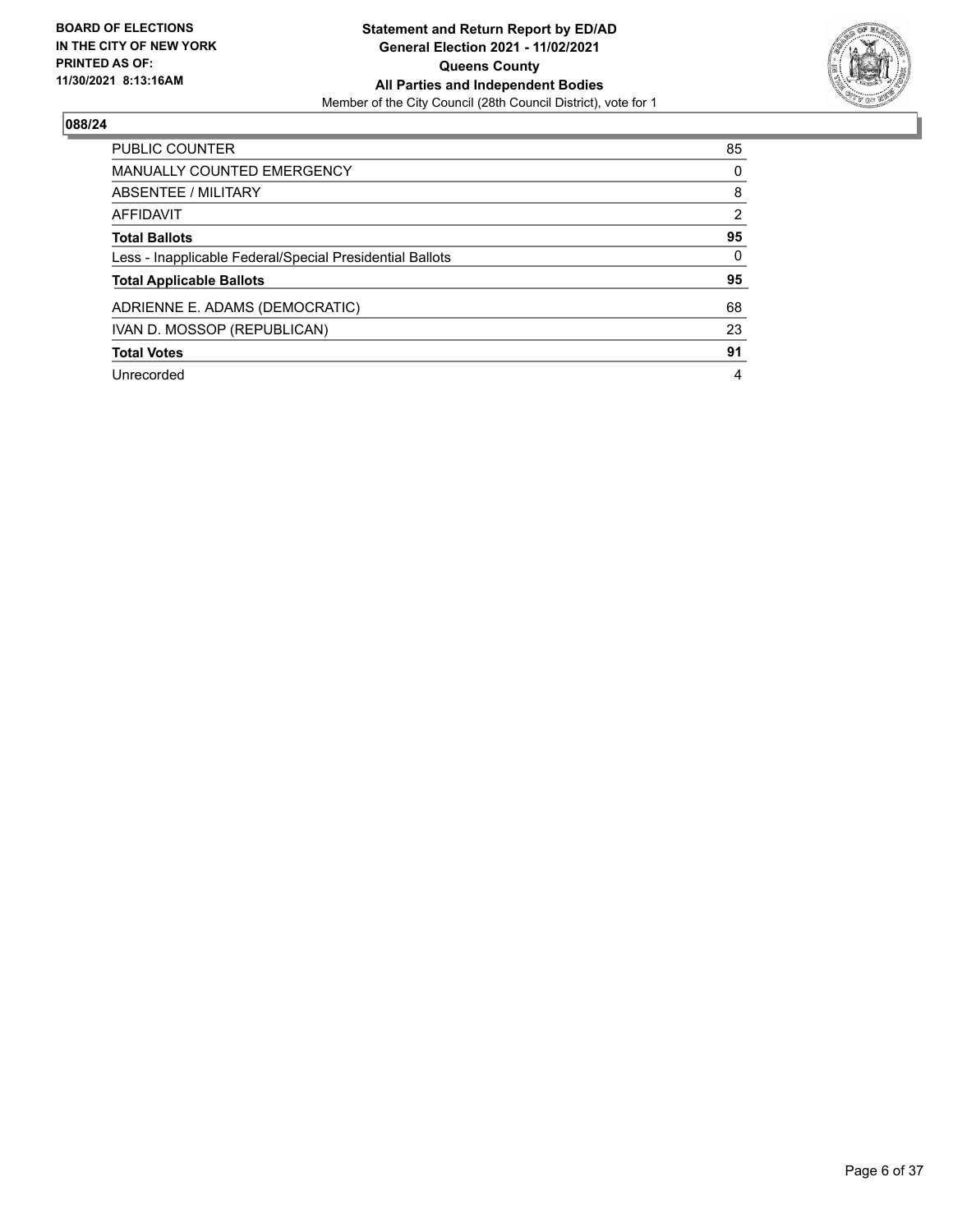

| PUBLIC COUNTER                                           | 78           |
|----------------------------------------------------------|--------------|
| MANUALLY COUNTED EMERGENCY                               | 0            |
| ABSENTEE / MILITARY                                      | 5            |
| AFFIDAVIT                                                |              |
| Total Ballots                                            | 84           |
| Less - Inapplicable Federal/Special Presidential Ballots | $\mathbf{0}$ |
| <b>Total Applicable Ballots</b>                          | 84           |
| ADRIENNE E. ADAMS (DEMOCRATIC)                           | 57           |
| IVAN D. MOSSOP (REPUBLICAN)                              | 21           |
| <b>Total Votes</b>                                       | 78           |
| Unrecorded                                               | 6            |

## **003/31**

| PUBLIC COUNTER                                           | 120      |
|----------------------------------------------------------|----------|
| <b>MANUALLY COUNTED EMERGENCY</b>                        | $\Omega$ |
| ABSENTEE / MILITARY                                      | 12       |
| <b>AFFIDAVIT</b>                                         |          |
| <b>Total Ballots</b>                                     | 133      |
| Less - Inapplicable Federal/Special Presidential Ballots | 0        |
| <b>Total Applicable Ballots</b>                          | 133      |
| ADRIENNE E. ADAMS (DEMOCRATIC)                           | 94       |
| IVAN D. MOSSOP (REPUBLICAN)                              | 32       |
| <b>JASLIN KAUR (WRITE-IN)</b>                            |          |
| MINGZE WU (WRITE-IN)                                     |          |
| <b>Total Votes</b>                                       | 128      |
| Unrecorded                                               | 5        |

| <b>PUBLIC COUNTER</b>                                    | 130      |
|----------------------------------------------------------|----------|
| MANUALLY COUNTED EMERGENCY                               | $\Omega$ |
| ABSENTEE / MILITARY                                      | 10       |
| AFFIDAVIT                                                |          |
| <b>Total Ballots</b>                                     | 141      |
| Less - Inapplicable Federal/Special Presidential Ballots | $\Omega$ |
| <b>Total Applicable Ballots</b>                          | 141      |
| ADRIENNE E. ADAMS (DEMOCRATIC)                           | 94       |
| IVAN D. MOSSOP (REPUBLICAN)                              | 41       |
| <b>Total Votes</b>                                       | 135      |
| Unrecorded                                               | 6        |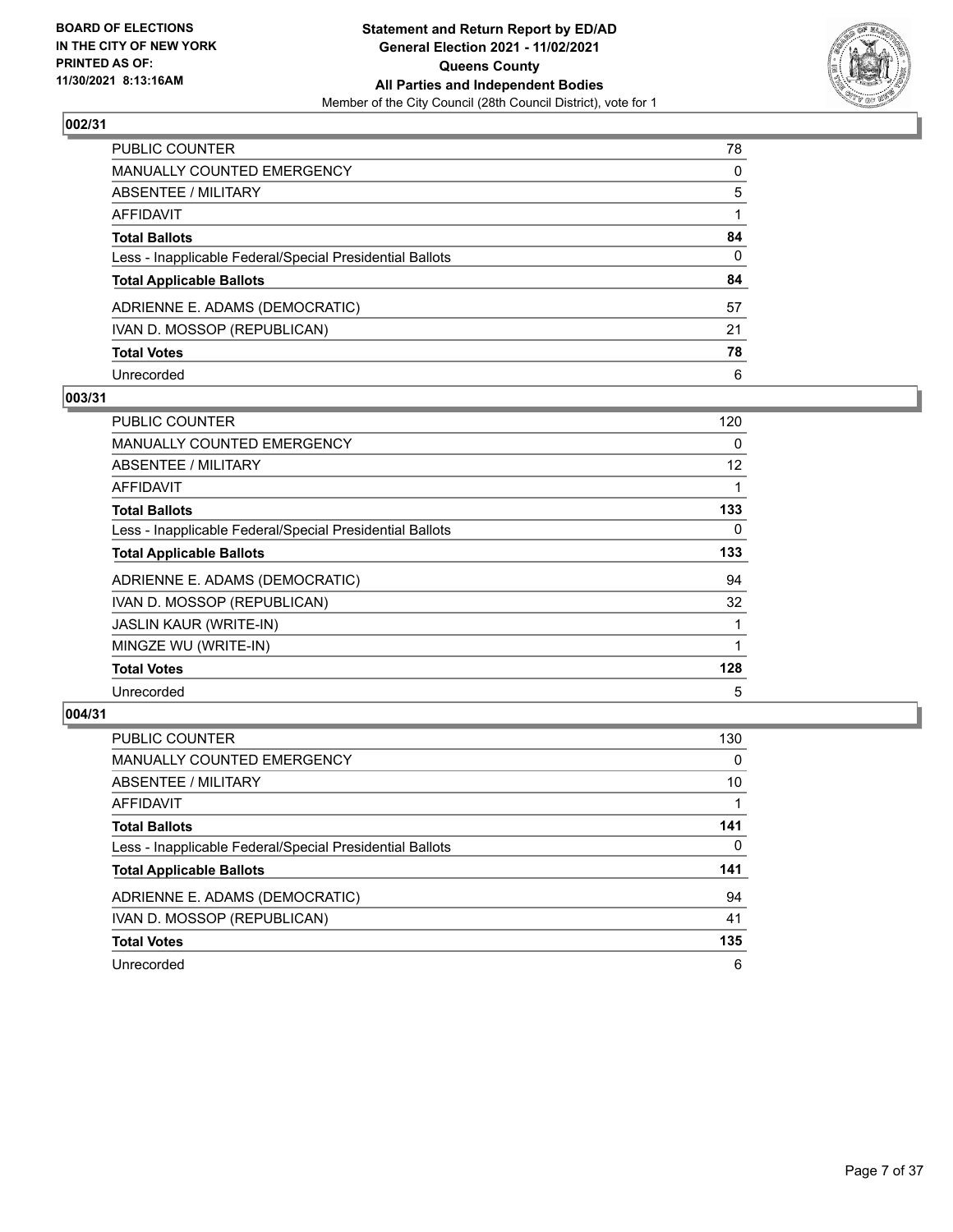

| <b>PUBLIC COUNTER</b>                                    | 130 |
|----------------------------------------------------------|-----|
| <b>MANUALLY COUNTED EMERGENCY</b>                        | 0   |
| ABSENTEE / MILITARY                                      | 6   |
| AFFIDAVIT                                                | 0   |
| <b>Total Ballots</b>                                     | 136 |
| Less - Inapplicable Federal/Special Presidential Ballots | 0   |
| <b>Total Applicable Ballots</b>                          | 136 |
| ADRIENNE E. ADAMS (DEMOCRATIC)                           | 96  |
| IVAN D. MOSSOP (REPUBLICAN)                              | 27  |
| GARY G. PRASAD (WRITE-IN)                                |     |
| <b>JOANN ARIOLA (WRITE-IN)</b>                           | 1   |
| RAMA DOOKHRAM (WRITE-IN)                                 |     |
| <b>Total Votes</b>                                       | 126 |
| Unrecorded                                               | 10  |

## **006/31**

| PUBLIC COUNTER                                           | $\overline{2}$ |
|----------------------------------------------------------|----------------|
| <b>MANUALLY COUNTED EMERGENCY</b>                        | 0              |
| ABSENTEE / MILITARY                                      | 0              |
| AFFIDAVIT                                                | 0              |
| <b>Total Ballots</b>                                     | $\mathbf{2}$   |
| Less - Inapplicable Federal/Special Presidential Ballots | 0              |
| <b>Total Applicable Ballots</b>                          | 2              |
| ADRIENNE E. ADAMS (DEMOCRATIC)                           |                |
| IVAN D. MOSSOP (REPUBLICAN)                              | 0              |
| <b>Total Votes</b>                                       |                |
| Unrecorded                                               |                |

| PUBLIC COUNTER                                           | 120 |
|----------------------------------------------------------|-----|
| <b>MANUALLY COUNTED EMERGENCY</b>                        | 0   |
| ABSENTEE / MILITARY                                      |     |
| AFFIDAVIT                                                | 0   |
| <b>Total Ballots</b>                                     | 127 |
| Less - Inapplicable Federal/Special Presidential Ballots | 0   |
| <b>Total Applicable Ballots</b>                          | 127 |
| ADRIENNE E. ADAMS (DEMOCRATIC)                           | 94  |
| IVAN D. MOSSOP (REPUBLICAN)                              | 26  |
| <b>Total Votes</b>                                       | 120 |
| Unrecorded                                               |     |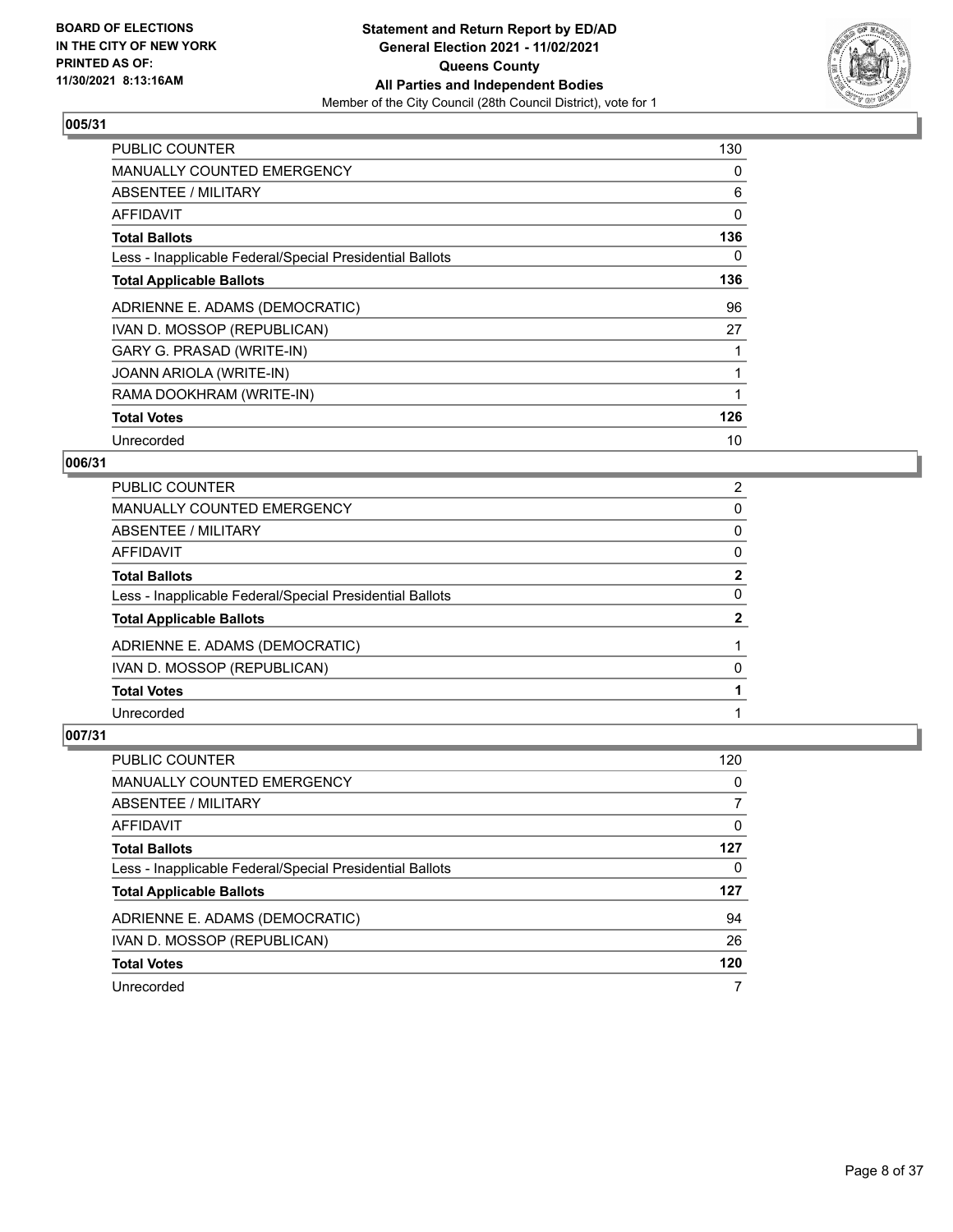

| PUBLIC COUNTER                                           | 94           |
|----------------------------------------------------------|--------------|
| <b>MANUALLY COUNTED EMERGENCY</b>                        | $\mathbf{0}$ |
| ABSENTEE / MILITARY                                      | 10           |
| <b>AFFIDAVIT</b>                                         |              |
| <b>Total Ballots</b>                                     | 105          |
| Less - Inapplicable Federal/Special Presidential Ballots | $\Omega$     |
| <b>Total Applicable Ballots</b>                          | 105          |
| ADRIENNE E. ADAMS (DEMOCRATIC)                           | 77           |
| IVAN D. MOSSOP (REPUBLICAN)                              | 22           |
| <b>Total Votes</b>                                       | 99           |
| Unrecorded                                               | 6            |

## **010/31**

| PUBLIC COUNTER                                           | 128      |
|----------------------------------------------------------|----------|
| MANUALLY COUNTED EMERGENCY                               | 0        |
| ABSENTEE / MILITARY                                      | 5        |
| AFFIDAVIT                                                | 3        |
| <b>Total Ballots</b>                                     | 136      |
| Less - Inapplicable Federal/Special Presidential Ballots | $\Omega$ |
| <b>Total Applicable Ballots</b>                          | 136      |
| ADRIENNE E. ADAMS (DEMOCRATIC)                           | 85       |
| IVAN D. MOSSOP (REPUBLICAN)                              | 37       |
| <b>Total Votes</b>                                       | 122      |
| Unrecorded                                               | 14       |

| <b>PUBLIC COUNTER</b>                                    | 156      |
|----------------------------------------------------------|----------|
| MANUALLY COUNTED EMERGENCY                               | $\Omega$ |
| ABSENTEE / MILITARY                                      | 8        |
| AFFIDAVIT                                                |          |
| <b>Total Ballots</b>                                     | 165      |
| Less - Inapplicable Federal/Special Presidential Ballots | 0        |
| <b>Total Applicable Ballots</b>                          | 165      |
| ADRIENNE E. ADAMS (DEMOCRATIC)                           | 125      |
| IVAN D. MOSSOP (REPUBLICAN)                              | 21       |
| <b>Total Votes</b>                                       | 146      |
| Unrecorded                                               | 19       |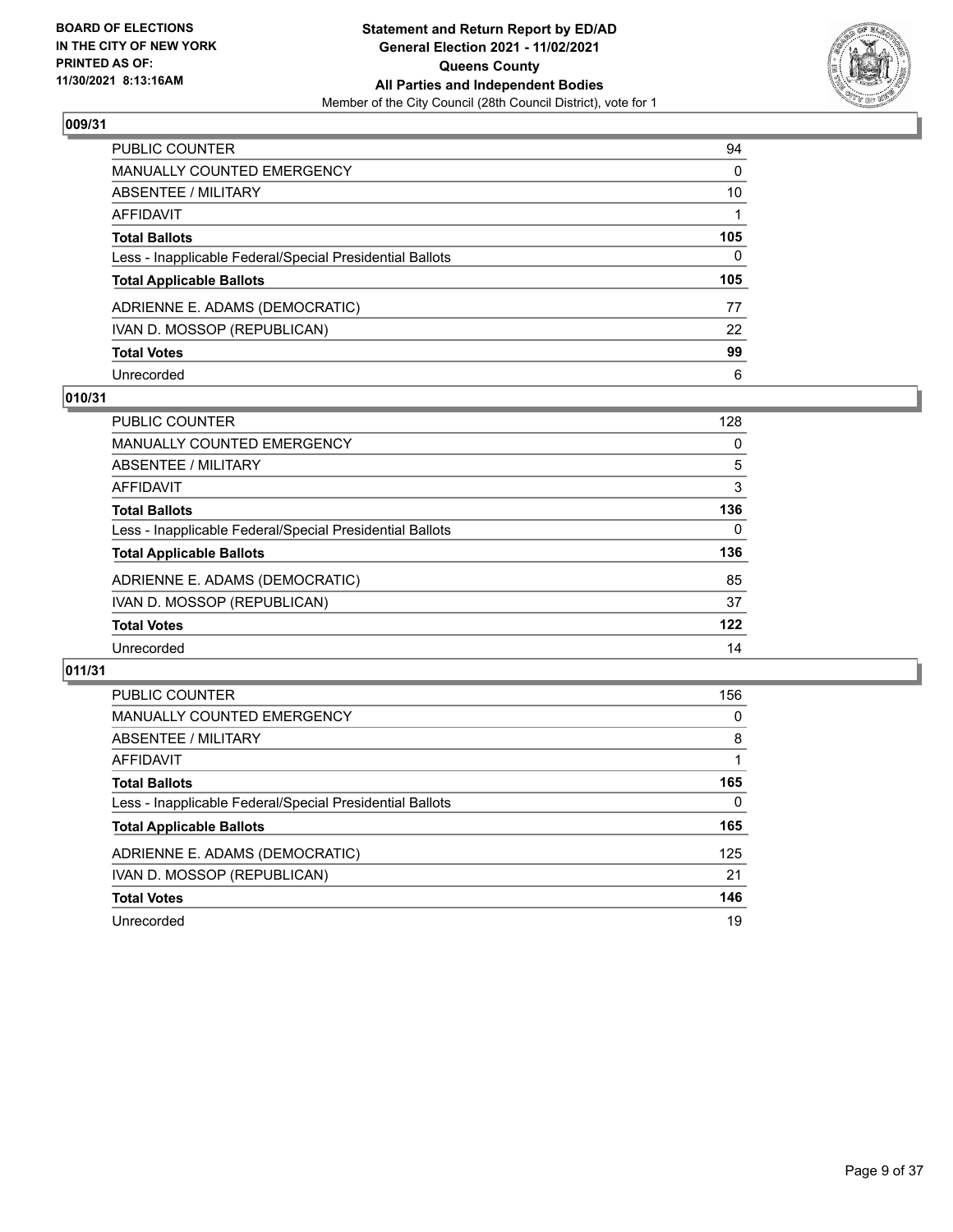

| <b>PUBLIC COUNTER</b>                                    | 121 |
|----------------------------------------------------------|-----|
| MANUALLY COUNTED EMERGENCY                               | 0   |
| ABSENTEE / MILITARY                                      | 4   |
| AFFIDAVIT                                                |     |
| <b>Total Ballots</b>                                     | 126 |
| Less - Inapplicable Federal/Special Presidential Ballots | 0   |
| <b>Total Applicable Ballots</b>                          | 126 |
| ADRIENNE E. ADAMS (DEMOCRATIC)                           | 83  |
| IVAN D. MOSSOP (REPUBLICAN)                              | 35  |
| JAPNEET SINGH (WRITE-IN)                                 |     |
| <b>Total Votes</b>                                       | 119 |
| Unrecorded                                               | 7   |

## **013/31**

| <b>PUBLIC COUNTER</b>                                    | 116      |
|----------------------------------------------------------|----------|
| MANUALLY COUNTED EMERGENCY                               | 0        |
| ABSENTEE / MILITARY                                      | 11       |
| AFFIDAVIT                                                | $\Omega$ |
| <b>Total Ballots</b>                                     | 127      |
| Less - Inapplicable Federal/Special Presidential Ballots | 0        |
| <b>Total Applicable Ballots</b>                          | 127      |
| ADRIENNE E. ADAMS (DEMOCRATIC)                           | 106      |
| IVAN D. MOSSOP (REPUBLICAN)                              | 14       |
| <b>Total Votes</b>                                       | 120      |
| Unrecorded                                               |          |

| <b>PUBLIC COUNTER</b>                                    | 111      |
|----------------------------------------------------------|----------|
| MANUALLY COUNTED EMERGENCY                               | 0        |
| ABSENTEE / MILITARY                                      | 10       |
| AFFIDAVIT                                                | $\Omega$ |
| <b>Total Ballots</b>                                     | 121      |
| Less - Inapplicable Federal/Special Presidential Ballots | 0        |
| <b>Total Applicable Ballots</b>                          | $121$    |
| ADRIENNE E. ADAMS (DEMOCRATIC)                           | 106      |
| IVAN D. MOSSOP (REPUBLICAN)                              | 11       |
| <b>Total Votes</b>                                       | 117      |
| Unrecorded                                               | 4        |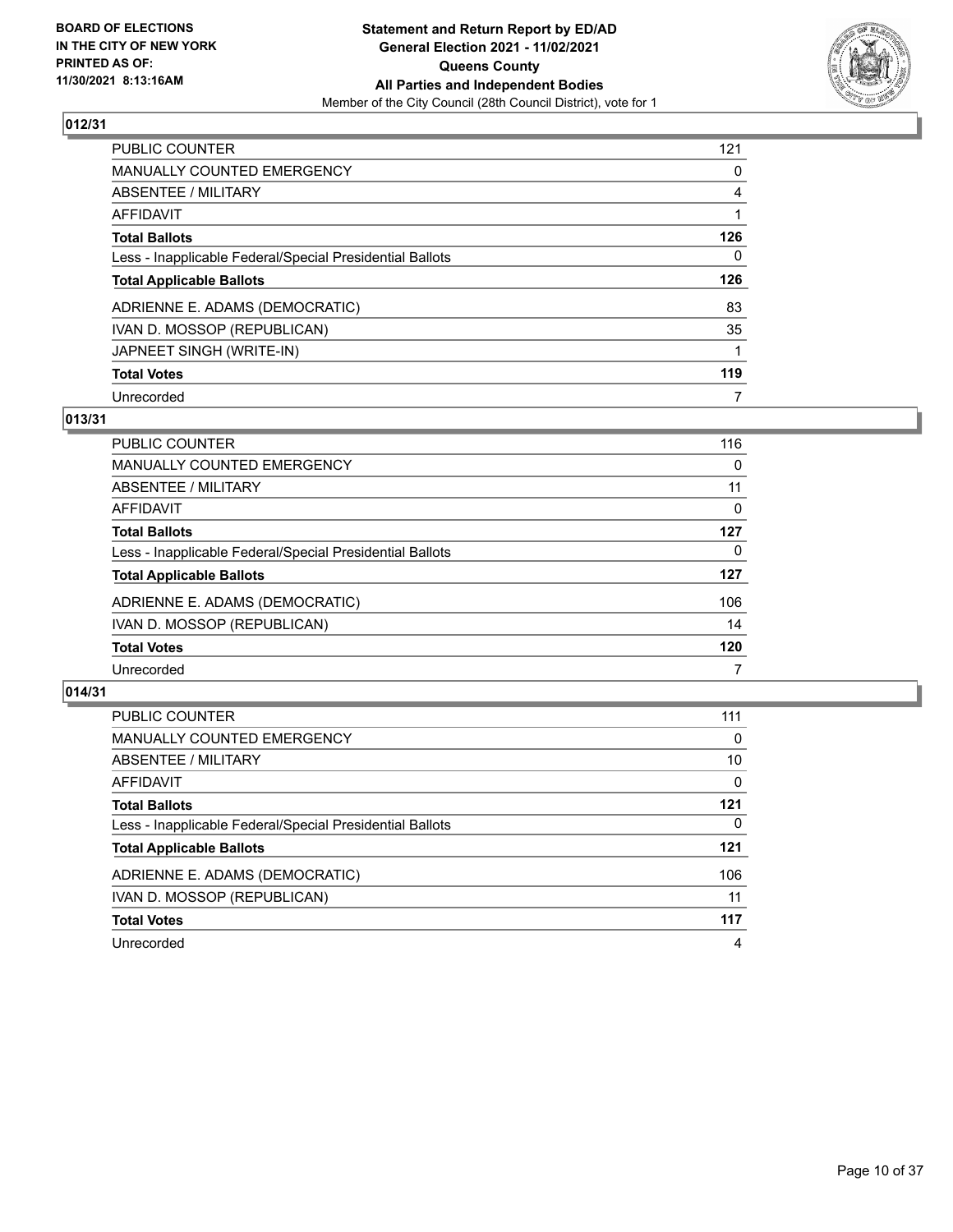

| PUBLIC COUNTER                                           | 137 |
|----------------------------------------------------------|-----|
| <b>MANUALLY COUNTED EMERGENCY</b>                        | 0   |
| <b>ABSENTEE / MILITARY</b>                               | 15  |
| <b>AFFIDAVIT</b>                                         | 0   |
| <b>Total Ballots</b>                                     | 152 |
| Less - Inapplicable Federal/Special Presidential Ballots | 0   |
| <b>Total Applicable Ballots</b>                          | 152 |
| ADRIENNE E. ADAMS (DEMOCRATIC)                           | 127 |
| IVAN D. MOSSOP (REPUBLICAN)                              | 16  |
| <b>Total Votes</b>                                       | 143 |
| Unrecorded                                               | 9   |

## **016/31**

| <b>PUBLIC COUNTER</b>                                    | 95       |
|----------------------------------------------------------|----------|
| <b>MANUALLY COUNTED EMERGENCY</b>                        | 0        |
| ABSENTEE / MILITARY                                      | 8        |
| AFFIDAVIT                                                | $\Omega$ |
| <b>Total Ballots</b>                                     | 103      |
| Less - Inapplicable Federal/Special Presidential Ballots | 0        |
| <b>Total Applicable Ballots</b>                          | 103      |
| ADRIENNE E. ADAMS (DEMOCRATIC)                           | 90       |
| IVAN D. MOSSOP (REPUBLICAN)                              | 7        |
| <b>Total Votes</b>                                       | 97       |
| Unrecorded                                               | 6        |

| <b>PUBLIC COUNTER</b>                                    | 130      |
|----------------------------------------------------------|----------|
| <b>MANUALLY COUNTED EMERGENCY</b>                        | $\Omega$ |
| ABSENTEE / MILITARY                                      | 11       |
| <b>AFFIDAVIT</b>                                         | 2        |
| <b>Total Ballots</b>                                     | 143      |
| Less - Inapplicable Federal/Special Presidential Ballots | $\Omega$ |
| <b>Total Applicable Ballots</b>                          | 143      |
| ADRIENNE E. ADAMS (DEMOCRATIC)                           | 135      |
| IVAN D. MOSSOP (REPUBLICAN)                              | 5        |
| <b>Total Votes</b>                                       | 140      |
| Unrecorded                                               | 3        |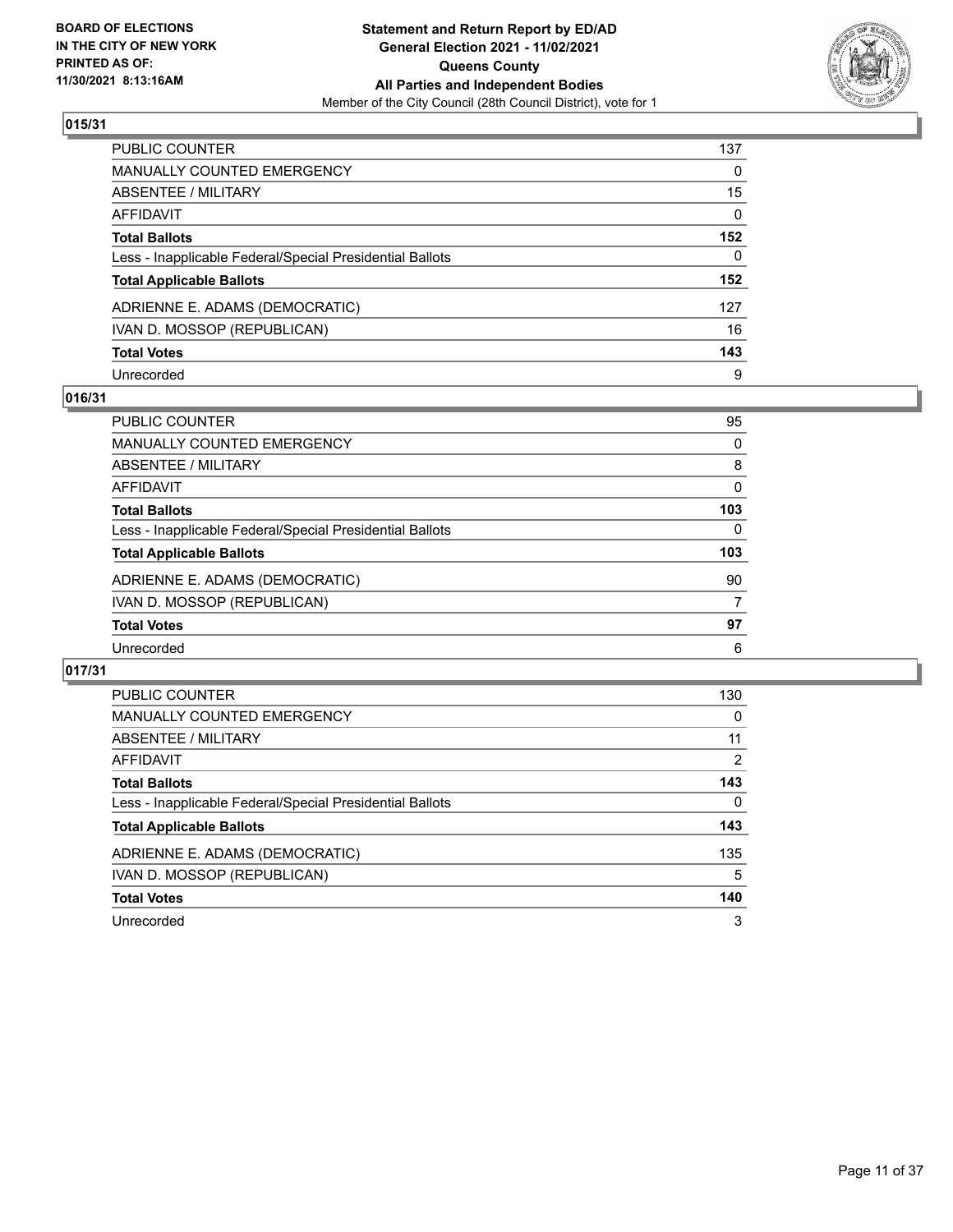

| PUBLIC COUNTER                                           | 161               |
|----------------------------------------------------------|-------------------|
| <b>MANUALLY COUNTED EMERGENCY</b>                        | $\Omega$          |
| <b>ABSENTEE / MILITARY</b>                               | 12                |
| <b>AFFIDAVIT</b>                                         | 3                 |
| <b>Total Ballots</b>                                     | 176               |
| Less - Inapplicable Federal/Special Presidential Ballots | 0                 |
| <b>Total Applicable Ballots</b>                          | 176               |
| ADRIENNE E. ADAMS (DEMOCRATIC)                           | 152               |
| IVAN D. MOSSOP (REPUBLICAN)                              | $12 \overline{ }$ |
| <b>Total Votes</b>                                       | 164               |
| Unrecorded                                               | 12                |

## **019/31**

| <b>PUBLIC COUNTER</b>                                    | 212            |
|----------------------------------------------------------|----------------|
| <b>MANUALLY COUNTED EMERGENCY</b>                        | 0              |
| ABSENTEE / MILITARY                                      | $\overline{7}$ |
| <b>AFFIDAVIT</b>                                         | $\Omega$       |
| <b>Total Ballots</b>                                     | 219            |
| Less - Inapplicable Federal/Special Presidential Ballots | 0              |
| <b>Total Applicable Ballots</b>                          | 219            |
| ADRIENNE E. ADAMS (DEMOCRATIC)                           | 173            |
| IVAN D. MOSSOP (REPUBLICAN)                              | 35             |
| JAHI ROSE (WRITE-IN)                                     |                |
| <b>JASLIN KAUR (WRITE-IN)</b>                            |                |
| RUBEN WILLS (WRITE-IN)                                   |                |
| <b>Total Votes</b>                                       | 211            |
| Unrecorded                                               | 8              |

| PUBLIC COUNTER                                           | 74       |
|----------------------------------------------------------|----------|
| MANUALLY COUNTED EMERGENCY                               | 0        |
| ABSENTEE / MILITARY                                      | 3        |
| AFFIDAVIT                                                |          |
| <b>Total Ballots</b>                                     | 78       |
| Less - Inapplicable Federal/Special Presidential Ballots | $\Omega$ |
| <b>Total Applicable Ballots</b>                          | 78       |
| ADRIENNE E. ADAMS (DEMOCRATIC)                           | 44       |
| IVAN D. MOSSOP (REPUBLICAN)                              | 31       |
| <b>Total Votes</b>                                       | 75       |
| Unrecorded                                               | 3        |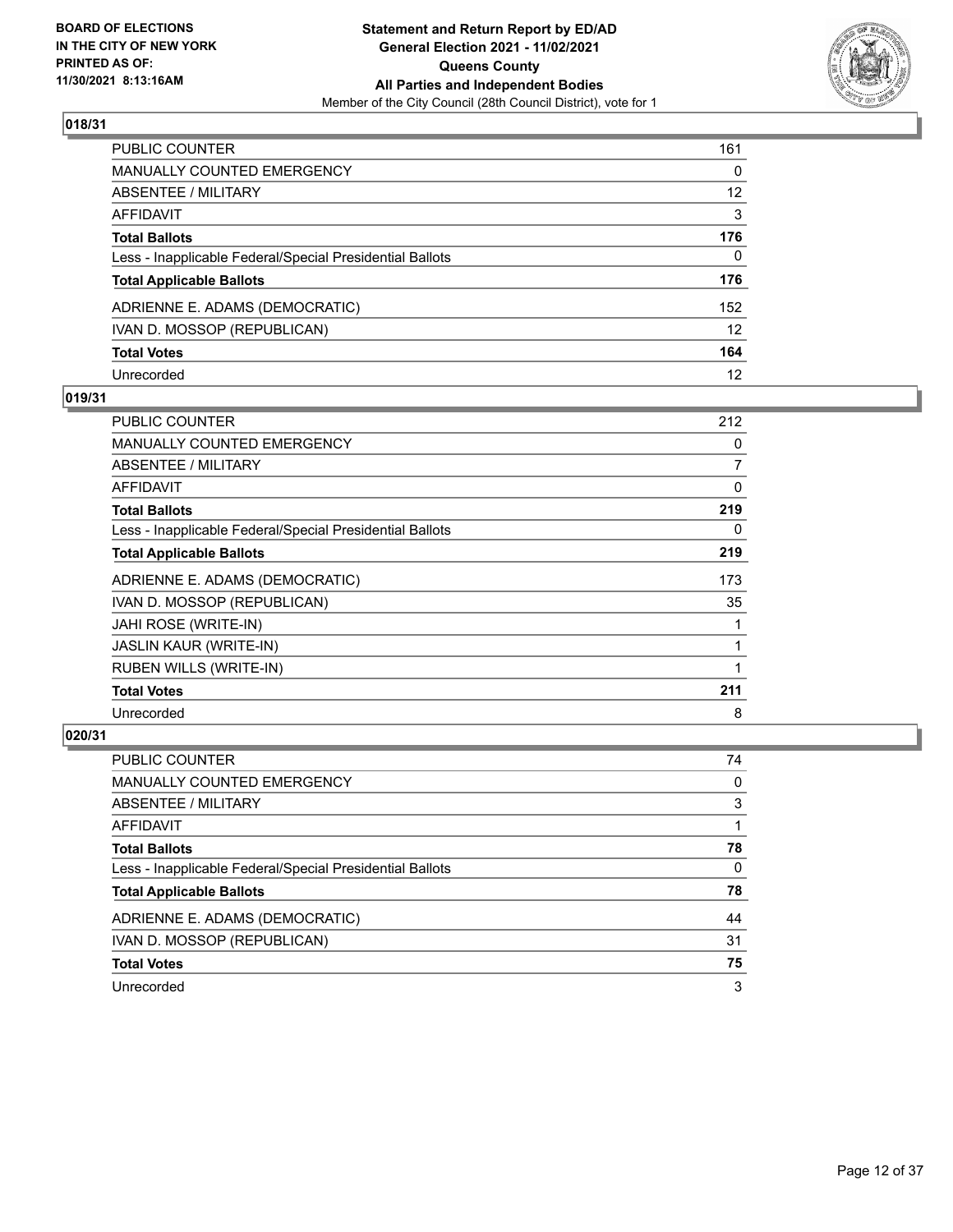

| <b>PUBLIC COUNTER</b>                                    | 140      |
|----------------------------------------------------------|----------|
| <b>MANUALLY COUNTED EMERGENCY</b>                        | $\Omega$ |
| <b>ABSENTEE / MILITARY</b>                               | 8        |
| AFFIDAVIT                                                | 0        |
| <b>Total Ballots</b>                                     | 148      |
| Less - Inapplicable Federal/Special Presidential Ballots | 0        |
| <b>Total Applicable Ballots</b>                          | 148      |
| ADRIENNE E. ADAMS (DEMOCRATIC)                           | 104      |
| IVAN D. MOSSOP (REPUBLICAN)                              | 33       |
| ARMIN ARTLE (WRITE-IN)                                   |          |
| <b>Total Votes</b>                                       | 138      |
| Unrecorded                                               | 10       |

#### **024/31**

| <b>PUBLIC COUNTER</b>                                    | 122 |
|----------------------------------------------------------|-----|
| <b>MANUALLY COUNTED EMERGENCY</b>                        | 0   |
| ABSENTEE / MILITARY                                      | 18  |
| <b>AFFIDAVIT</b>                                         |     |
| <b>Total Ballots</b>                                     | 141 |
| Less - Inapplicable Federal/Special Presidential Ballots | 0   |
| <b>Total Applicable Ballots</b>                          | 141 |
| ADRIENNE E. ADAMS (DEMOCRATIC)                           | 108 |
| IVAN D. MOSSOP (REPUBLICAN)                              | 24  |
| <b>Total Votes</b>                                       | 132 |
| Unrecorded                                               | 9   |

| <b>PUBLIC COUNTER</b>                                    | 117      |
|----------------------------------------------------------|----------|
| <b>MANUALLY COUNTED EMERGENCY</b>                        | 0        |
| ABSENTEE / MILITARY                                      | 10       |
| <b>AFFIDAVIT</b>                                         | 2        |
| <b>Total Ballots</b>                                     | 129      |
| Less - Inapplicable Federal/Special Presidential Ballots | $\Omega$ |
| <b>Total Applicable Ballots</b>                          | 129      |
| ADRIENNE E. ADAMS (DEMOCRATIC)                           | 81       |
| IVAN D. MOSSOP (REPUBLICAN)                              | 32       |
| JAPNEET SINGH (WRITE-IN)                                 |          |
| <b>Total Votes</b>                                       | 114      |
| Unrecorded                                               | 15       |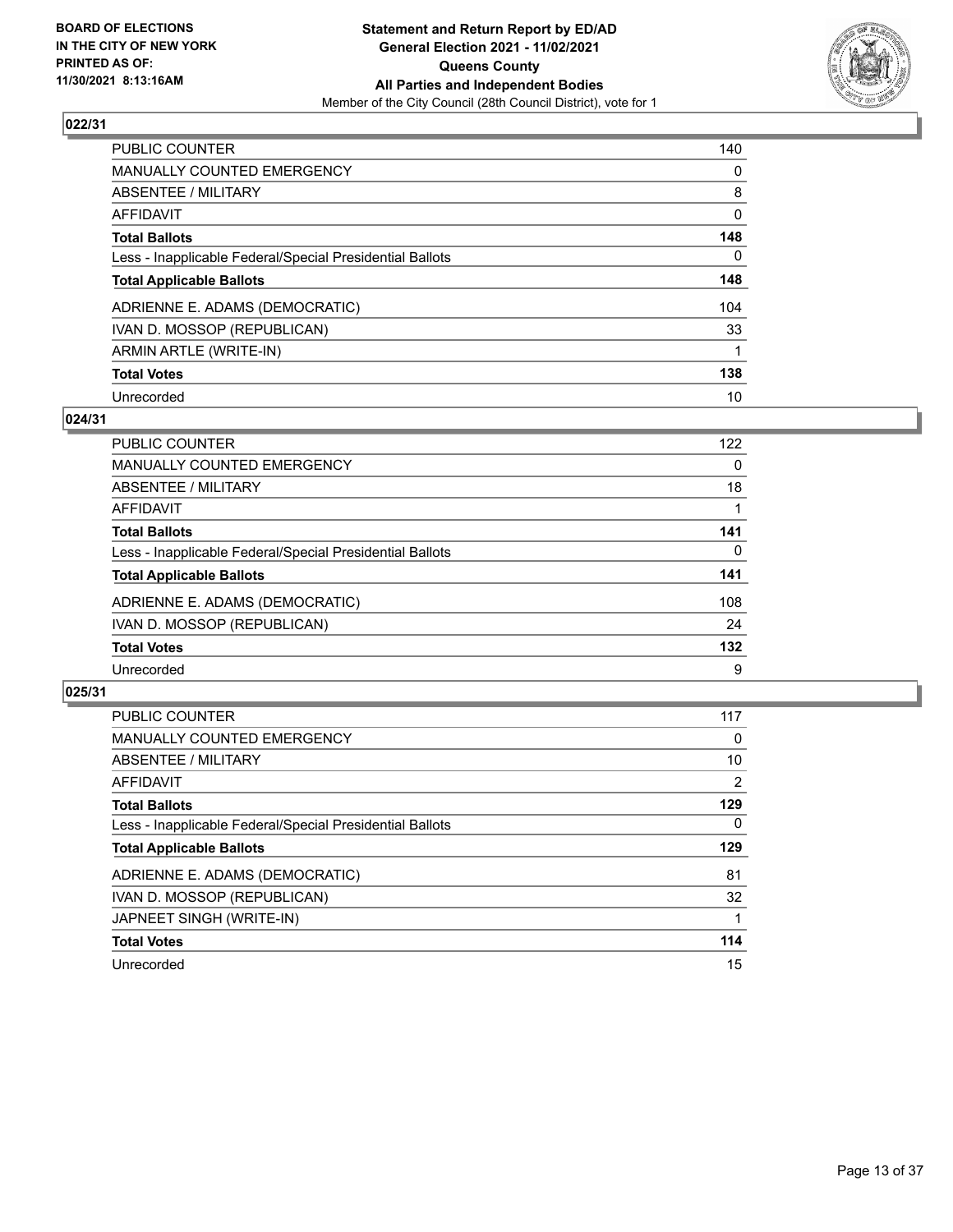

| <b>Total Votes</b>                                       | $\mathbf{0}$ |
|----------------------------------------------------------|--------------|
| IVAN D. MOSSOP (REPUBLICAN)                              | $\Omega$     |
| ADRIENNE E. ADAMS (DEMOCRATIC)                           | $\Omega$     |
| <b>Total Applicable Ballots</b>                          | 0            |
| Less - Inapplicable Federal/Special Presidential Ballots | 0            |
| <b>Total Ballots</b>                                     | 0            |
| AFFIDAVIT                                                | $\Omega$     |
| ABSENTEE / MILITARY                                      | 0            |
| <b>MANUALLY COUNTED EMERGENCY</b>                        | 0            |
| PUBLIC COUNTER                                           | $\Omega$     |

### **077/31**

| PUBLIC COUNTER                                           | 0        |
|----------------------------------------------------------|----------|
| MANUALLY COUNTED EMERGENCY                               | 0        |
| ABSENTEE / MILITARY                                      | $\Omega$ |
| AFFIDAVIT                                                | 0        |
| <b>Total Ballots</b>                                     | 0        |
| Less - Inapplicable Federal/Special Presidential Ballots | $\Omega$ |
| <b>Total Applicable Ballots</b>                          | 0        |
| ADRIENNE E. ADAMS (DEMOCRATIC)                           | 0        |
| IVAN D. MOSSOP (REPUBLICAN)                              | $\Omega$ |
| <b>Total Votes</b>                                       | 0        |
|                                                          |          |

| <b>PUBLIC COUNTER</b>                                    | 154      |
|----------------------------------------------------------|----------|
| <b>MANUALLY COUNTED EMERGENCY</b>                        | 0        |
| ABSENTEE / MILITARY                                      | 12       |
| AFFIDAVIT                                                | $\Omega$ |
| <b>Total Ballots</b>                                     | 166      |
| Less - Inapplicable Federal/Special Presidential Ballots | 0        |
| <b>Total Applicable Ballots</b>                          | 166      |
| ADRIENNE E. ADAMS (DEMOCRATIC)                           | 133      |
| IVAN D. MOSSOP (REPUBLICAN)                              | 19       |
| <b>Total Votes</b>                                       | 152      |
| Unrecorded                                               | 14       |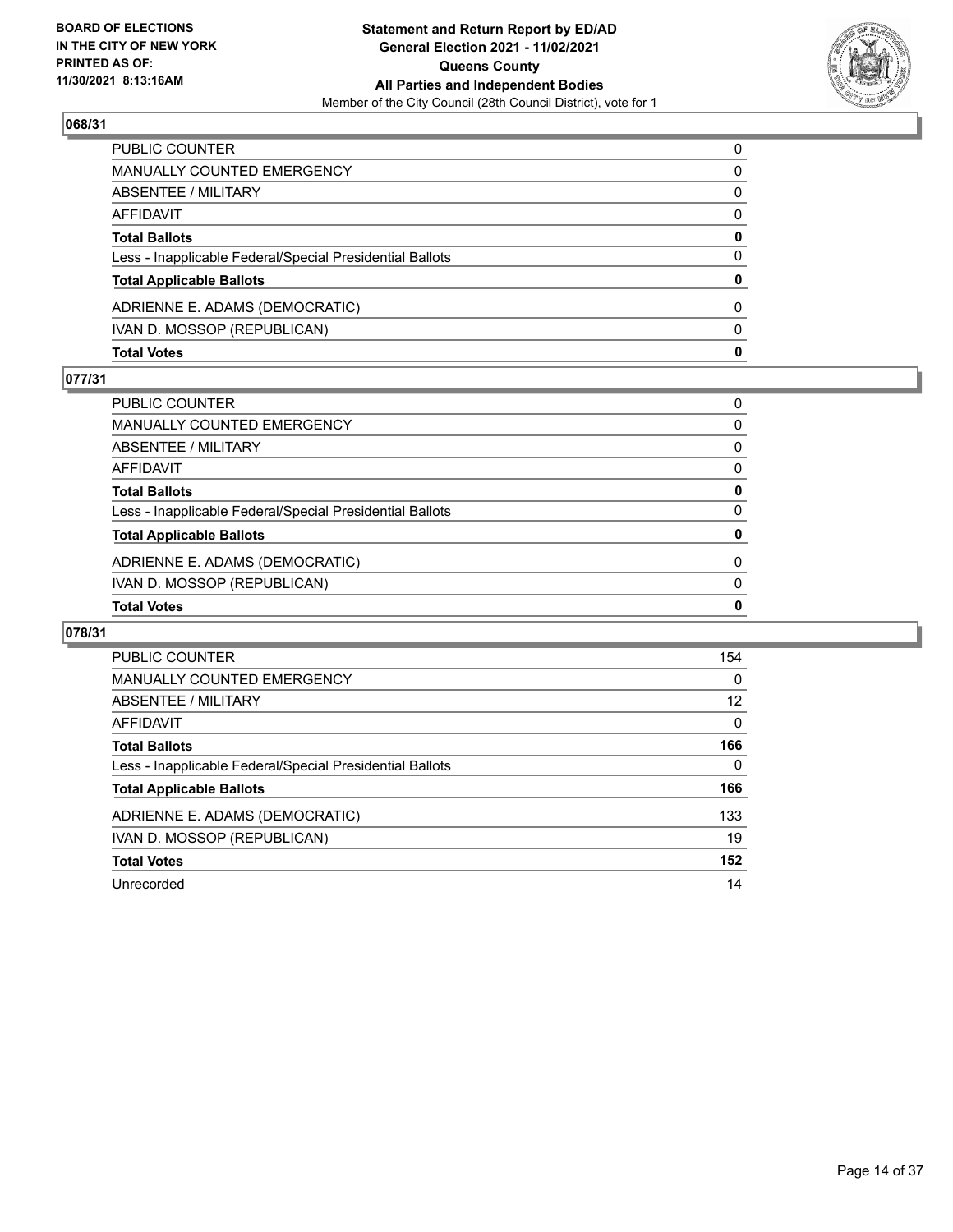

| PUBLIC COUNTER                                           | 116          |
|----------------------------------------------------------|--------------|
| MANUALLY COUNTED EMERGENCY                               | $\mathbf{0}$ |
| <b>ABSENTEE / MILITARY</b>                               | 7            |
| AFFIDAVIT                                                |              |
| <b>Total Ballots</b>                                     | 124          |
| Less - Inapplicable Federal/Special Presidential Ballots | $\mathbf{0}$ |
| <b>Total Applicable Ballots</b>                          | 124          |
| ADRIENNE E. ADAMS (DEMOCRATIC)                           | 82           |
| IVAN D. MOSSOP (REPUBLICAN)                              | 34           |
| <b>Total Votes</b>                                       | 116          |
| Unrecorded                                               | 8            |

| PUBLIC COUNTER                                           | 114      |
|----------------------------------------------------------|----------|
| <b>MANUALLY COUNTED EMERGENCY</b>                        | $\Omega$ |
| ABSENTEE / MILITARY                                      | 16       |
| AFFIDAVIT                                                | $\Omega$ |
| <b>Total Ballots</b>                                     | 130      |
| Less - Inapplicable Federal/Special Presidential Ballots | $\Omega$ |
| <b>Total Applicable Ballots</b>                          | 130      |
| ADRIENNE E. ADAMS (DEMOCRATIC)                           | 89       |
| IVAN D. MOSSOP (REPUBLICAN)                              | 33       |
| <b>Total Votes</b>                                       | 122      |
| Unrecorded                                               | 8        |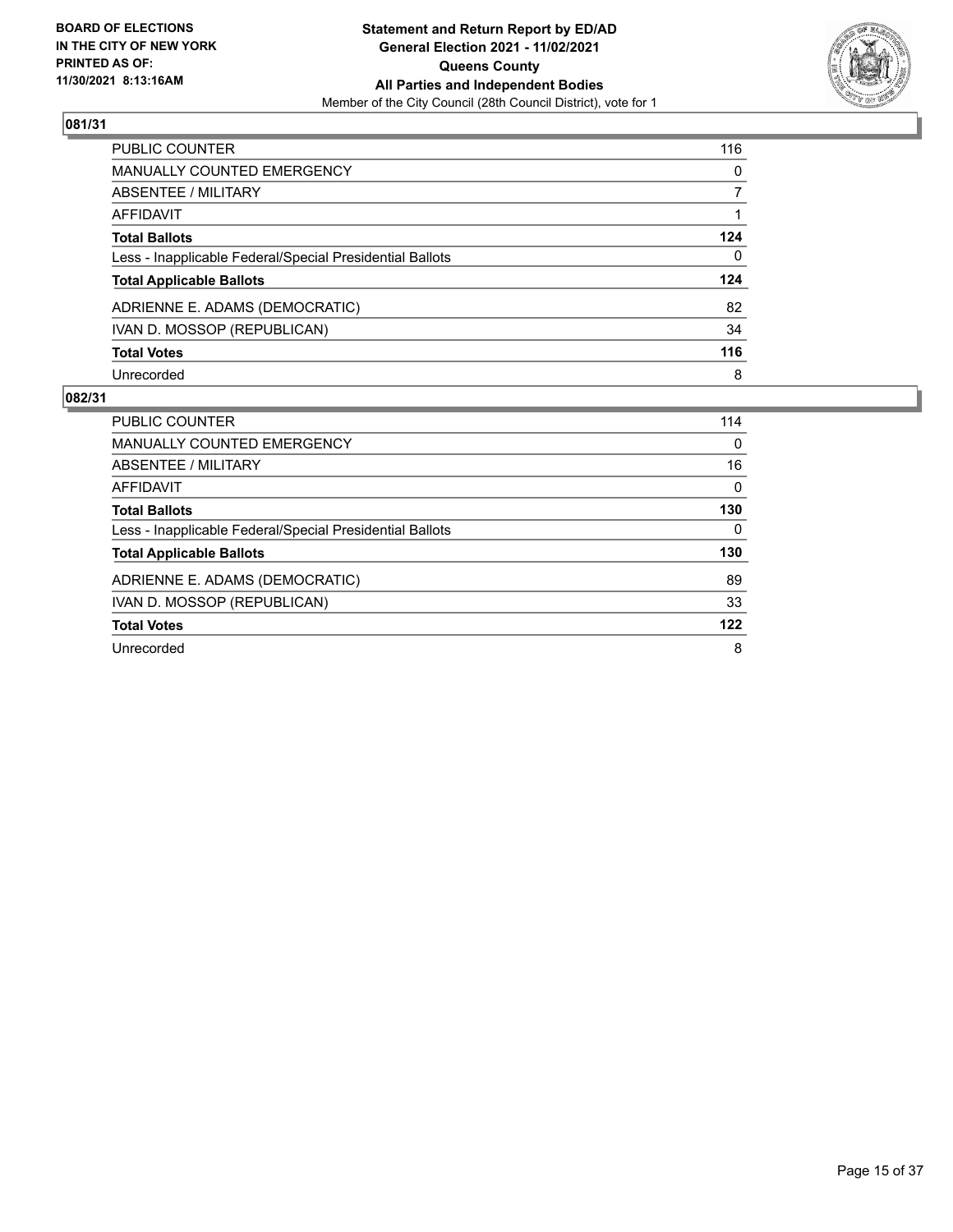

| PUBLIC COUNTER                                           | 125          |
|----------------------------------------------------------|--------------|
| <b>MANUALLY COUNTED EMERGENCY</b>                        | 0            |
| ABSENTEE / MILITARY                                      | 3            |
| <b>AFFIDAVIT</b>                                         | 0            |
| <b>Total Ballots</b>                                     | 128          |
| Less - Inapplicable Federal/Special Presidential Ballots | $\mathbf{0}$ |
| <b>Total Applicable Ballots</b>                          | 128          |
| ADRIENNE E. ADAMS (DEMOCRATIC)                           | 119          |
| IVAN D. MOSSOP (REPUBLICAN)                              | 5            |
| <b>Total Votes</b>                                       | 124          |
| Unrecorded                                               | 4            |

## **016/32**

| PUBLIC COUNTER                                           | 132      |
|----------------------------------------------------------|----------|
| MANUALLY COUNTED EMERGENCY                               | $\Omega$ |
| ABSENTEE / MILITARY                                      | 12       |
| AFFIDAVIT                                                | $\Omega$ |
| <b>Total Ballots</b>                                     | 144      |
| Less - Inapplicable Federal/Special Presidential Ballots | $\Omega$ |
| <b>Total Applicable Ballots</b>                          | 144      |
| ADRIENNE E. ADAMS (DEMOCRATIC)                           | 124      |
| IVAN D. MOSSOP (REPUBLICAN)                              | 6        |
| <b>Total Votes</b>                                       | 130      |
| Unrecorded                                               | 14       |

| <b>PUBLIC COUNTER</b>                                    | 136      |
|----------------------------------------------------------|----------|
| <b>MANUALLY COUNTED EMERGENCY</b>                        | $\Omega$ |
| ABSENTEE / MILITARY                                      | 8        |
| AFFIDAVIT                                                |          |
| <b>Total Ballots</b>                                     | 145      |
| Less - Inapplicable Federal/Special Presidential Ballots | 0        |
| <b>Total Applicable Ballots</b>                          | 145      |
| ADRIENNE E. ADAMS (DEMOCRATIC)                           | 124      |
| IVAN D. MOSSOP (REPUBLICAN)                              | 13       |
| <b>Total Votes</b>                                       | 137      |
| Unrecorded                                               | 8        |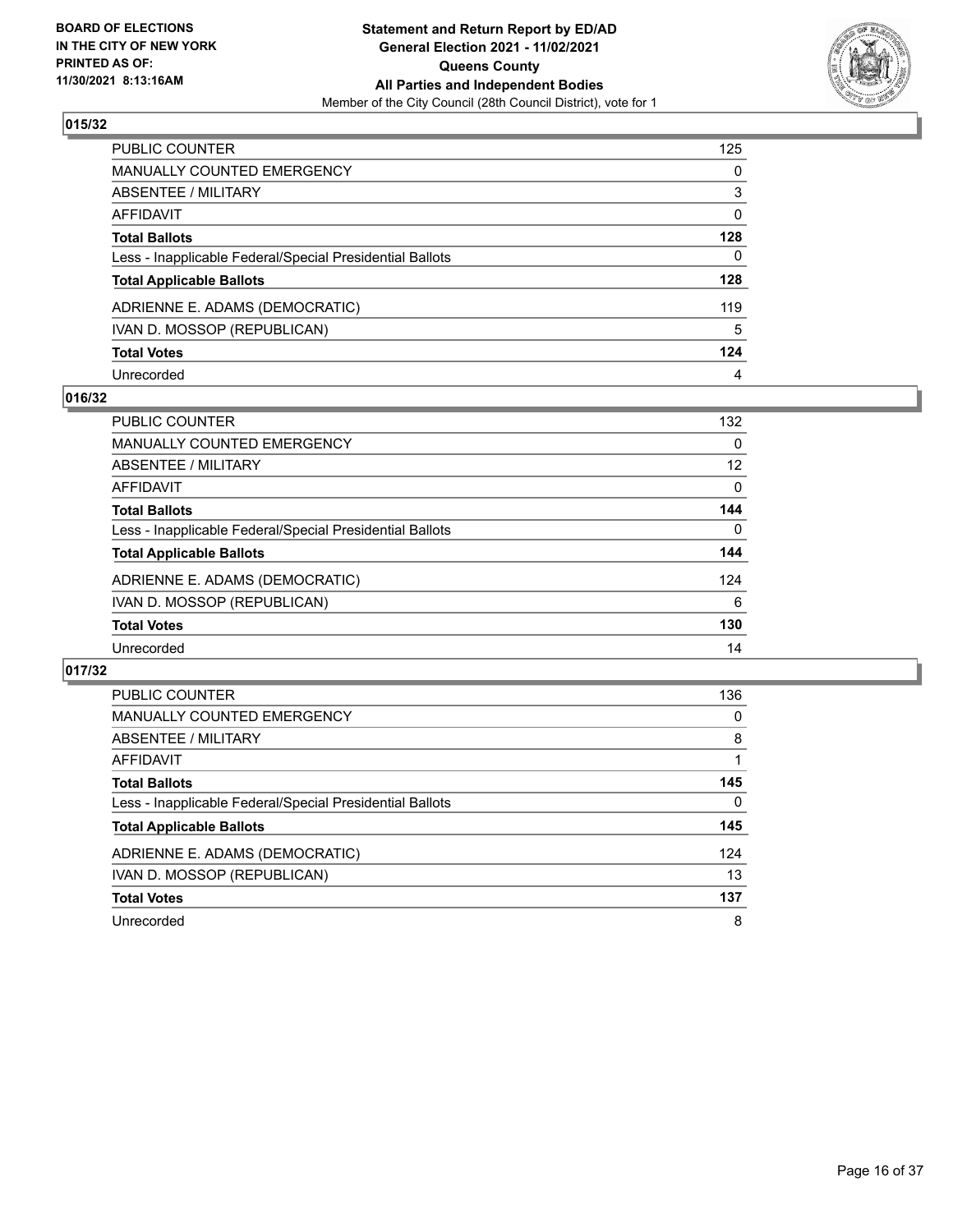

| PUBLIC COUNTER                                           | 111          |
|----------------------------------------------------------|--------------|
| <b>MANUALLY COUNTED EMERGENCY</b>                        | 0            |
| <b>ABSENTEE / MILITARY</b>                               | 8            |
| AFFIDAVIT                                                | $\mathbf{0}$ |
| <b>Total Ballots</b>                                     | 119          |
| Less - Inapplicable Federal/Special Presidential Ballots | $\mathbf{0}$ |
| <b>Total Applicable Ballots</b>                          | 119          |
| ADRIENNE E. ADAMS (DEMOCRATIC)                           | 93           |
| IVAN D. MOSSOP (REPUBLICAN)                              | 19           |
| <b>Total Votes</b>                                       | 112          |
| Unrecorded                                               | 7            |

#### **019/32**

| <b>PUBLIC COUNTER</b>                                    | 123 |
|----------------------------------------------------------|-----|
| MANUALLY COUNTED EMERGENCY                               | 0   |
| ABSENTEE / MILITARY                                      | 6   |
| AFFIDAVIT                                                | 0   |
| <b>Total Ballots</b>                                     | 129 |
| Less - Inapplicable Federal/Special Presidential Ballots | 0   |
| <b>Total Applicable Ballots</b>                          | 129 |
| ADRIENNE E. ADAMS (DEMOCRATIC)                           | 90  |
| IVAN D. MOSSOP (REPUBLICAN)                              | 30  |
| <b>Total Votes</b>                                       | 120 |
| Unrecorded                                               | 9   |

| <b>PUBLIC COUNTER</b>                                    | 101 |
|----------------------------------------------------------|-----|
| <b>MANUALLY COUNTED EMERGENCY</b>                        | 0   |
| ABSENTEE / MILITARY                                      | 5   |
| <b>AFFIDAVIT</b>                                         | 0   |
| <b>Total Ballots</b>                                     | 106 |
| Less - Inapplicable Federal/Special Presidential Ballots | 0   |
| <b>Total Applicable Ballots</b>                          | 106 |
| ADRIENNE E. ADAMS (DEMOCRATIC)                           | 75  |
| IVAN D. MOSSOP (REPUBLICAN)                              | 24  |
| <b>Total Votes</b>                                       | 99  |
| Unrecorded                                               | 7   |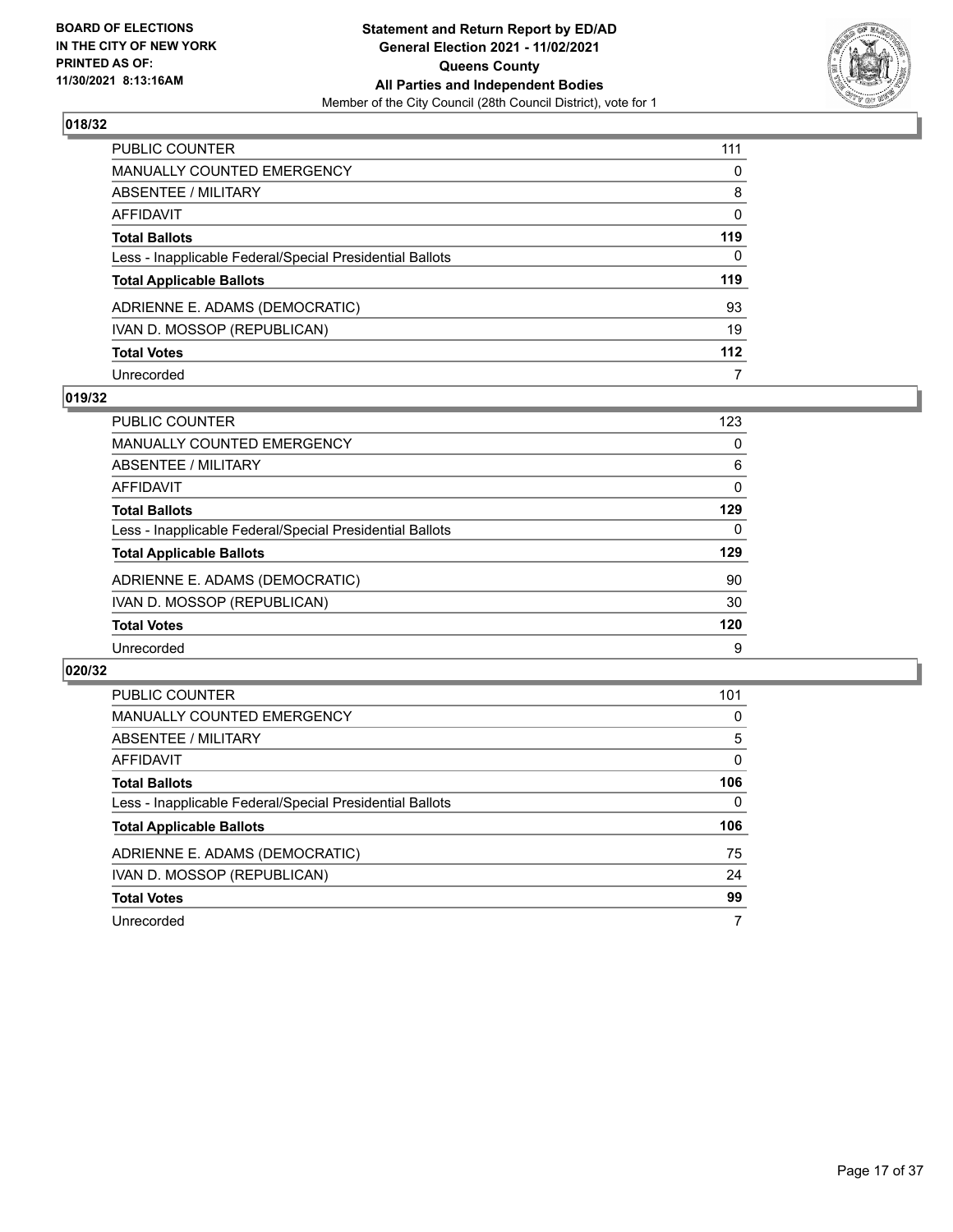

| <b>PUBLIC COUNTER</b>                                    | 102      |
|----------------------------------------------------------|----------|
| <b>MANUALLY COUNTED EMERGENCY</b>                        | $\Omega$ |
| ABSENTEE / MILITARY                                      | 9        |
| <b>AFFIDAVIT</b>                                         |          |
| <b>Total Ballots</b>                                     | $112$    |
| Less - Inapplicable Federal/Special Presidential Ballots | 0        |
| <b>Total Applicable Ballots</b>                          | 112      |
| ADRIENNE E. ADAMS (DEMOCRATIC)                           | 93       |
| IVAN D. MOSSOP (REPUBLICAN)                              | 10       |
| JOANN V. CLEGHORNE (WRITE-IN)                            |          |
| <b>Total Votes</b>                                       | 104      |
| Unrecorded                                               | 8        |

#### **022/32**

| <b>PUBLIC COUNTER</b>                                    | 108      |
|----------------------------------------------------------|----------|
| MANUALLY COUNTED EMERGENCY                               | $\Omega$ |
| ABSENTEE / MILITARY                                      | 15       |
| AFFIDAVIT                                                | 2        |
| <b>Total Ballots</b>                                     | 125      |
| Less - Inapplicable Federal/Special Presidential Ballots | $\Omega$ |
| <b>Total Applicable Ballots</b>                          | 125      |
| ADRIENNE E. ADAMS (DEMOCRATIC)                           | 112      |
| IVAN D. MOSSOP (REPUBLICAN)                              | 9        |
| <b>Total Votes</b>                                       | 121      |
| Unrecorded                                               | 4        |

| <b>PUBLIC COUNTER</b>                                    | 143            |
|----------------------------------------------------------|----------------|
| <b>MANUALLY COUNTED EMERGENCY</b>                        | 0              |
| ABSENTEE / MILITARY                                      | 9              |
| AFFIDAVIT                                                | $\overline{2}$ |
| <b>Total Ballots</b>                                     | 154            |
| Less - Inapplicable Federal/Special Presidential Ballots | $\Omega$       |
| <b>Total Applicable Ballots</b>                          | 154            |
| ADRIENNE E. ADAMS (DEMOCRATIC)                           | 139            |
| IVAN D. MOSSOP (REPUBLICAN)                              | 7              |
| <b>Total Votes</b>                                       | 146            |
| Unrecorded                                               | 8              |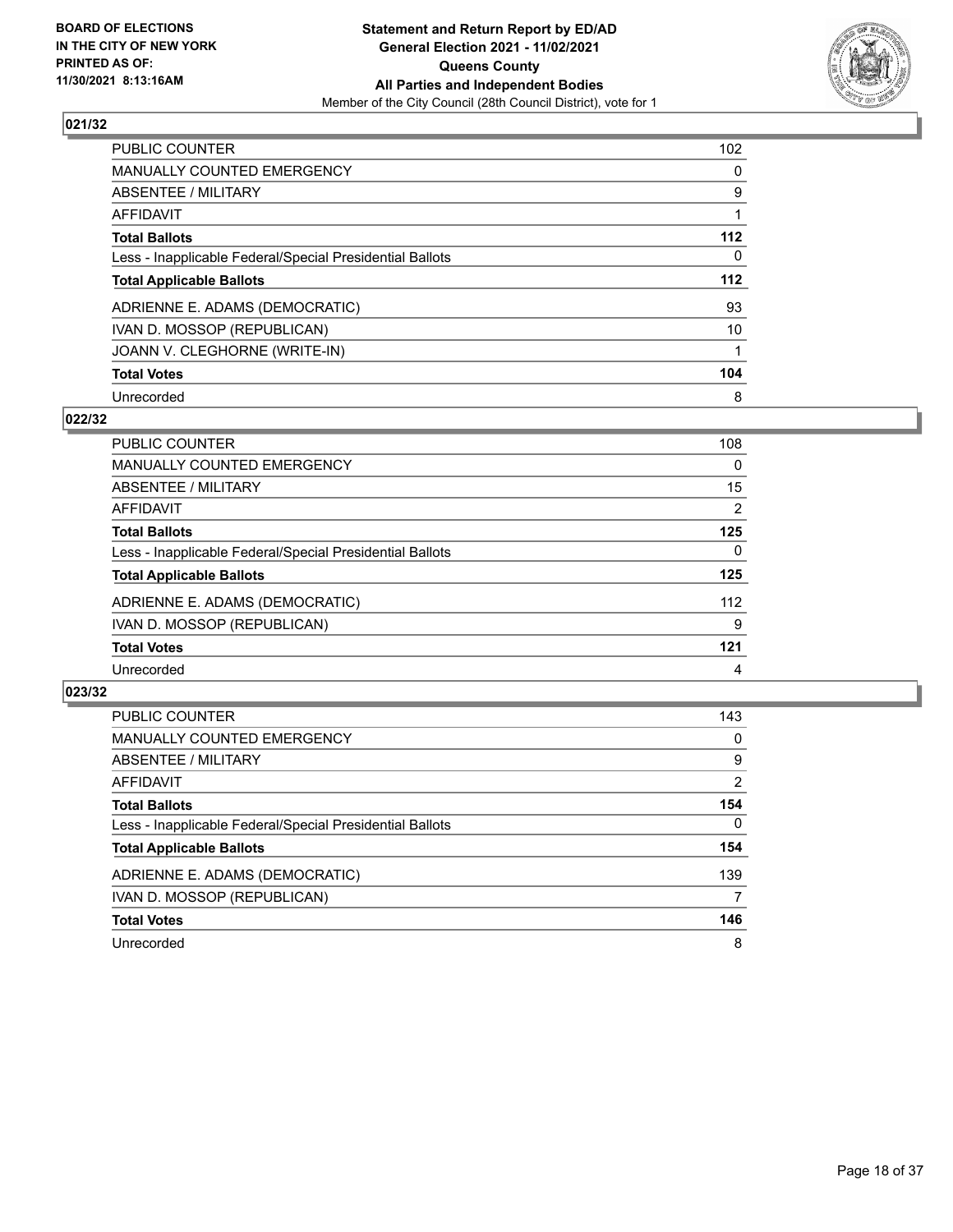

| PUBLIC COUNTER                                           | 122          |
|----------------------------------------------------------|--------------|
| MANUALLY COUNTED EMERGENCY                               | $\mathbf{0}$ |
| <b>ABSENTEE / MILITARY</b>                               | 9            |
| AFFIDAVIT                                                | $\mathbf{0}$ |
| <b>Total Ballots</b>                                     | 131          |
| Less - Inapplicable Federal/Special Presidential Ballots | 0            |
| <b>Total Applicable Ballots</b>                          | 131          |
| ADRIENNE E. ADAMS (DEMOCRATIC)                           | 108          |
| IVAN D. MOSSOP (REPUBLICAN)                              | 18           |
| <b>Total Votes</b>                                       | 126          |
| Unrecorded                                               | 5            |

#### **025/32**

| <b>PUBLIC COUNTER</b>                                    | 174 |
|----------------------------------------------------------|-----|
| MANUALLY COUNTED EMERGENCY                               | 0   |
| ABSENTEE / MILITARY                                      | 5   |
| AFFIDAVIT                                                | 5   |
| <b>Total Ballots</b>                                     | 184 |
| Less - Inapplicable Federal/Special Presidential Ballots | 0   |
| <b>Total Applicable Ballots</b>                          | 184 |
| ADRIENNE E. ADAMS (DEMOCRATIC)                           | 174 |
| IVAN D. MOSSOP (REPUBLICAN)                              | 5   |
| <b>Total Votes</b>                                       | 179 |
| Unrecorded                                               | 5   |

| <b>PUBLIC COUNTER</b>                                    | 164            |
|----------------------------------------------------------|----------------|
| <b>MANUALLY COUNTED EMERGENCY</b>                        | $\Omega$       |
| ABSENTEE / MILITARY                                      | 5              |
| <b>AFFIDAVIT</b>                                         |                |
| <b>Total Ballots</b>                                     | 170            |
| Less - Inapplicable Federal/Special Presidential Ballots | $\Omega$       |
| <b>Total Applicable Ballots</b>                          | 170            |
| ADRIENNE E. ADAMS (DEMOCRATIC)                           | 165            |
| IVAN D. MOSSOP (REPUBLICAN)                              | 3              |
| <b>Total Votes</b>                                       | 168            |
| Unrecorded                                               | $\overline{2}$ |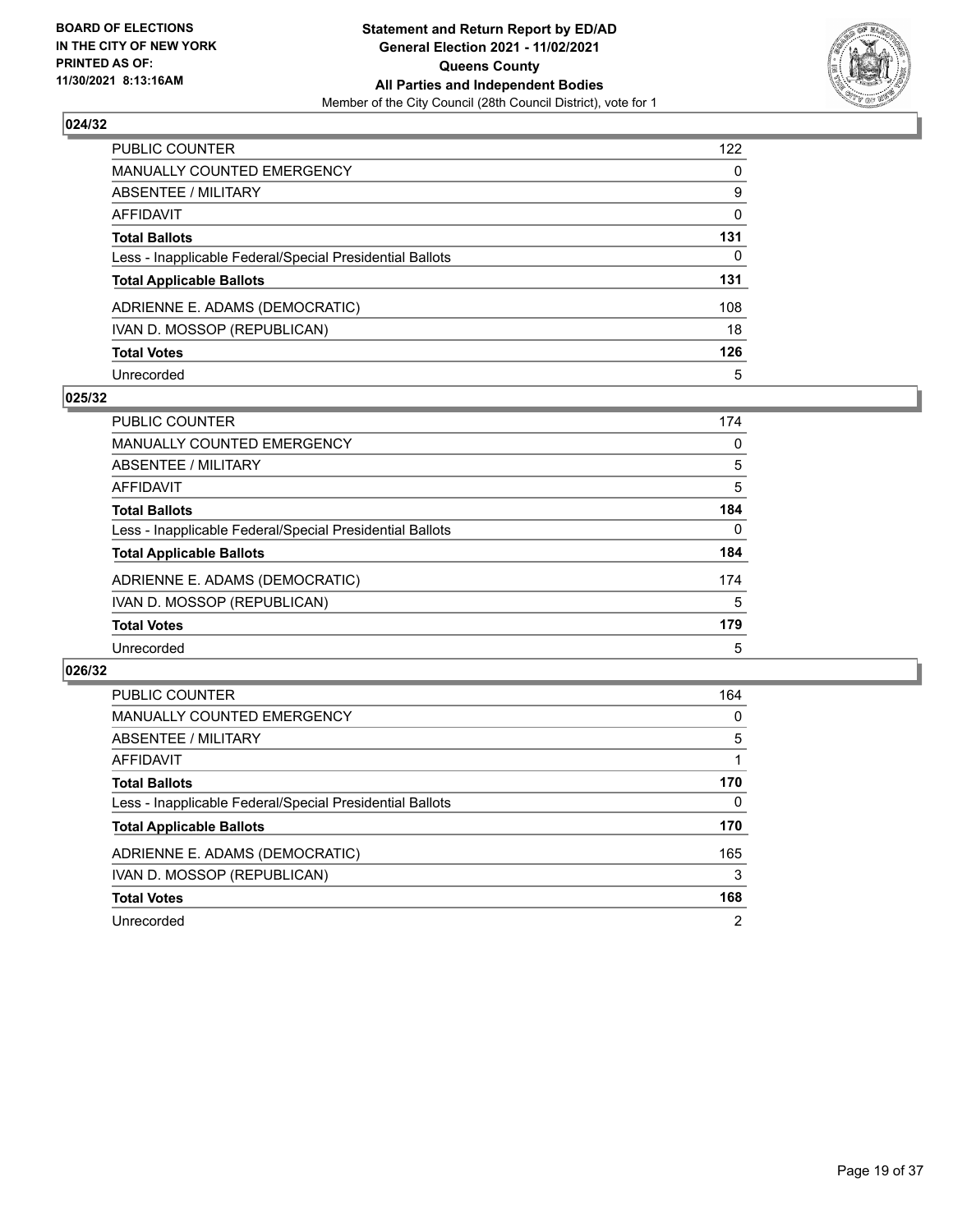

| PUBLIC COUNTER                                           | 151          |
|----------------------------------------------------------|--------------|
| <b>MANUALLY COUNTED EMERGENCY</b>                        | 0            |
| ABSENTEE / MILITARY                                      | 32           |
| AFFIDAVIT                                                |              |
| <b>Total Ballots</b>                                     | 184          |
| Less - Inapplicable Federal/Special Presidential Ballots | $\mathbf{0}$ |
| <b>Total Applicable Ballots</b>                          | 184          |
| ADRIENNE E. ADAMS (DEMOCRATIC)                           | 165          |
| IVAN D. MOSSOP (REPUBLICAN)                              | 3            |
| <b>Total Votes</b>                                       | 168          |
| Unrecorded                                               | 16           |

## **028/32**

| <b>PUBLIC COUNTER</b>                                    | 159 |
|----------------------------------------------------------|-----|
| MANUALLY COUNTED EMERGENCY                               | 0   |
| ABSENTEE / MILITARY                                      | 18  |
| <b>AFFIDAVIT</b>                                         | 0   |
| <b>Total Ballots</b>                                     | 177 |
| Less - Inapplicable Federal/Special Presidential Ballots | 0   |
| <b>Total Applicable Ballots</b>                          | 177 |
| ADRIENNE E. ADAMS (DEMOCRATIC)                           | 166 |
| IVAN D. MOSSOP (REPUBLICAN)                              | 4   |
| UNATTRIBUTABLE WRITE-IN (WRITE-IN)                       |     |
| <b>Total Votes</b>                                       | 171 |
| Unrecorded                                               | 6   |

| <b>PUBLIC COUNTER</b>                                    | 198      |
|----------------------------------------------------------|----------|
| MANUALLY COUNTED EMERGENCY                               | 0        |
| ABSENTEE / MILITARY                                      | 8        |
| AFFIDAVIT                                                | $\Omega$ |
| <b>Total Ballots</b>                                     | 206      |
| Less - Inapplicable Federal/Special Presidential Ballots | $\Omega$ |
| <b>Total Applicable Ballots</b>                          | 206      |
| ADRIENNE E. ADAMS (DEMOCRATIC)                           | 184      |
| IVAN D. MOSSOP (REPUBLICAN)                              | 13       |
| <b>Total Votes</b>                                       | 197      |
| Unrecorded                                               | 9        |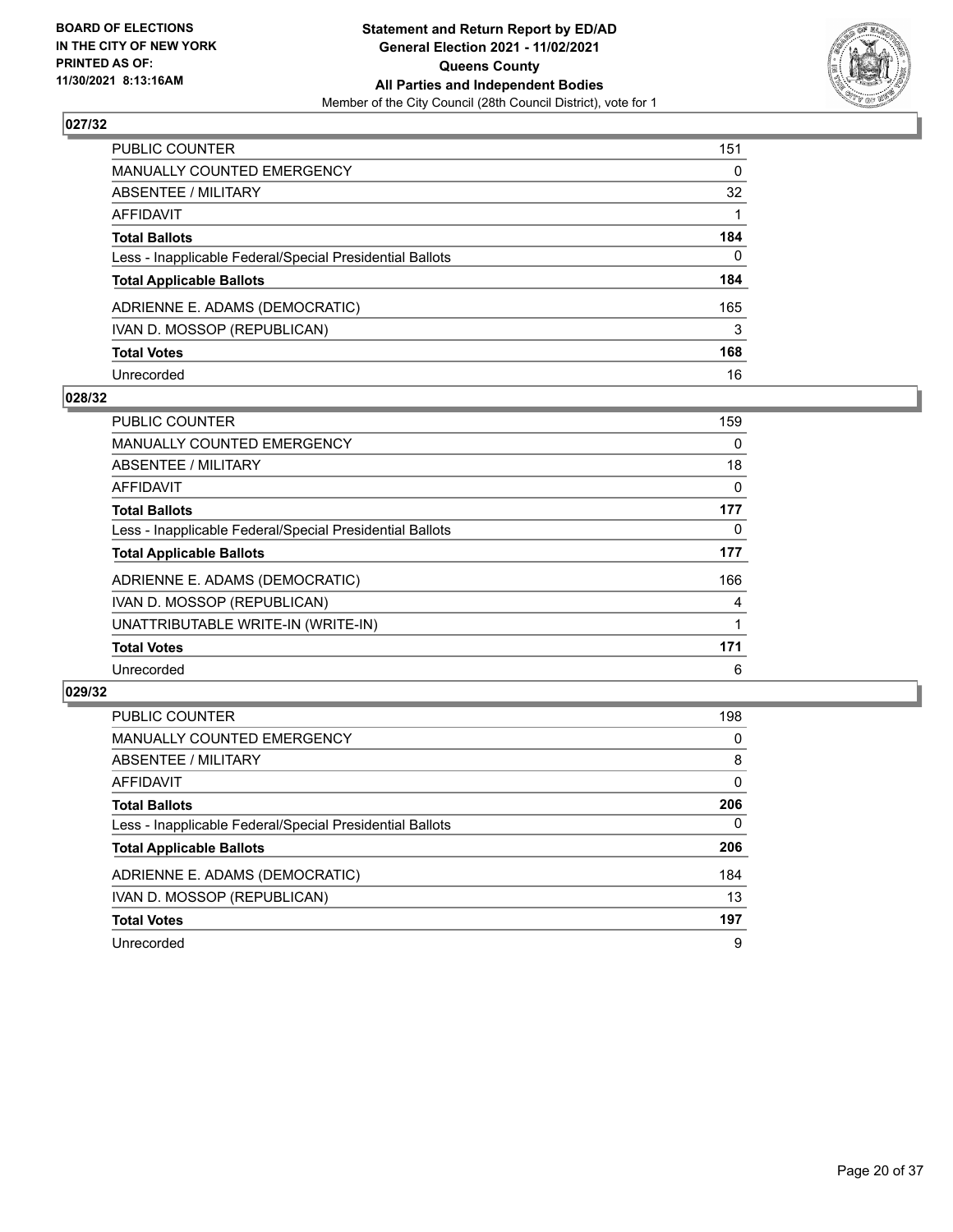

| <b>PUBLIC COUNTER</b>                                    | 201 |
|----------------------------------------------------------|-----|
| <b>MANUALLY COUNTED EMERGENCY</b>                        | 0   |
| <b>ABSENTEE / MILITARY</b>                               | 19  |
| AFFIDAVIT                                                |     |
| <b>Total Ballots</b>                                     | 221 |
| Less - Inapplicable Federal/Special Presidential Ballots | 0   |
| <b>Total Applicable Ballots</b>                          | 221 |
| ADRIENNE E. ADAMS (DEMOCRATIC)                           | 205 |
| IVAN D. MOSSOP (REPUBLICAN)                              | 8   |
| <b>Total Votes</b>                                       | 213 |
| Unrecorded                                               | 8   |

## **031/32**

| <b>PUBLIC COUNTER</b>                                    | 134      |
|----------------------------------------------------------|----------|
| MANUALLY COUNTED EMERGENCY                               | $\Omega$ |
| ABSENTEE / MILITARY                                      | 27       |
| <b>AFFIDAVIT</b>                                         | 0        |
| <b>Total Ballots</b>                                     | 161      |
| Less - Inapplicable Federal/Special Presidential Ballots | 0        |
| <b>Total Applicable Ballots</b>                          | 161      |
| ADRIENNE E. ADAMS (DEMOCRATIC)                           | 137      |
| IVAN D. MOSSOP (REPUBLICAN)                              | 15       |
| <b>MAXINE HARRISON (WRITE-IN)</b>                        |          |
| <b>Total Votes</b>                                       | 153      |
| Unrecorded                                               | 8        |

| <b>PUBLIC COUNTER</b>                                    | 154            |
|----------------------------------------------------------|----------------|
| <b>MANUALLY COUNTED EMERGENCY</b>                        | 0              |
| ABSENTEE / MILITARY                                      | 6              |
| <b>AFFIDAVIT</b>                                         | $\mathbf{0}$   |
| <b>Total Ballots</b>                                     | 160            |
| Less - Inapplicable Federal/Special Presidential Ballots | $\Omega$       |
| <b>Total Applicable Ballots</b>                          | 160            |
| ADRIENNE E. ADAMS (DEMOCRATIC)                           | 141            |
| IVAN D. MOSSOP (REPUBLICAN)                              | 15             |
| UNATTRIBUTABLE WRITE-IN (WRITE-IN)                       | $\overline{2}$ |
| <b>Total Votes</b>                                       | 158            |
| Unrecorded                                               | $\overline{2}$ |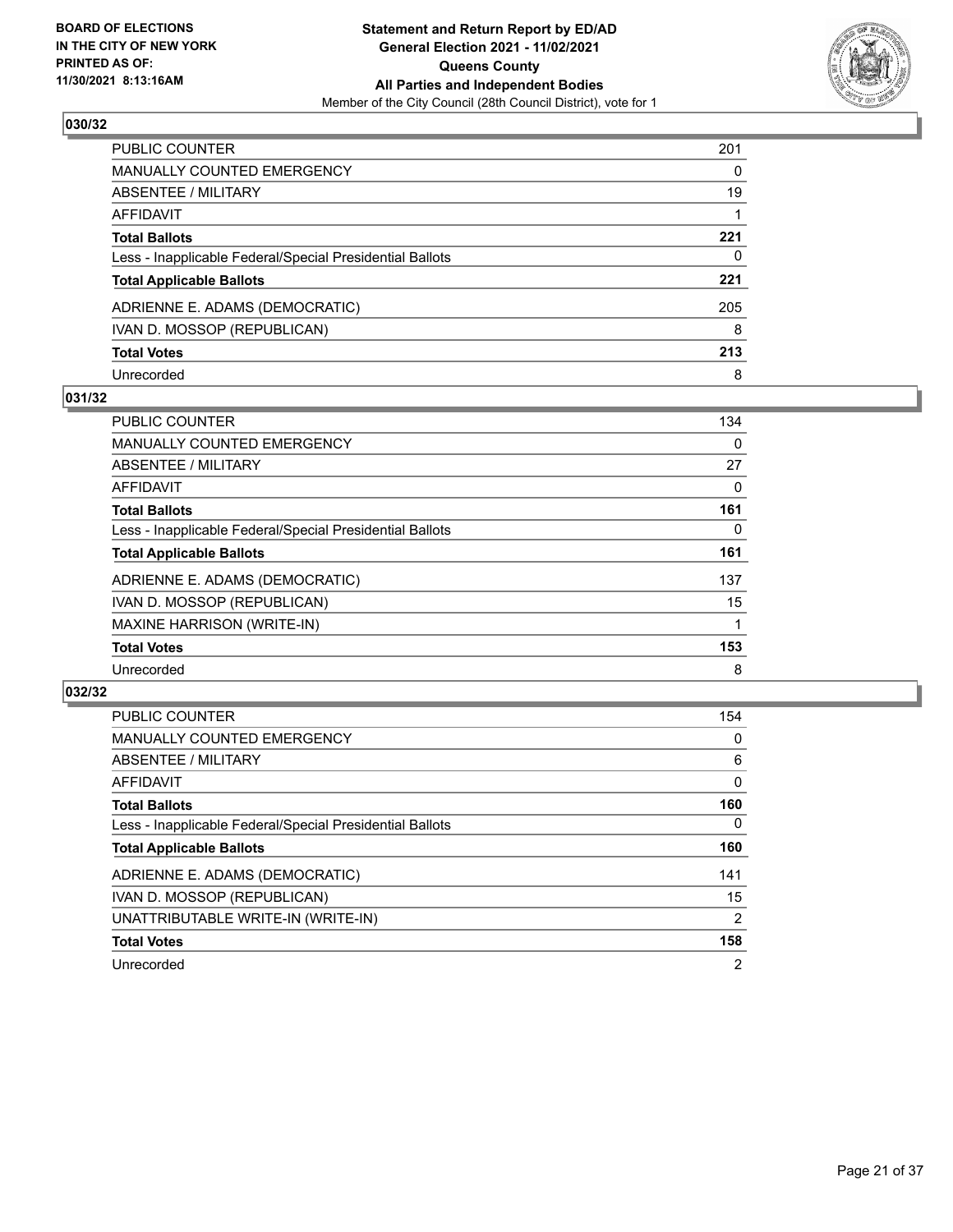

| <b>PUBLIC COUNTER</b>                                    | 205      |
|----------------------------------------------------------|----------|
| MANUALLY COUNTED EMERGENCY                               | $\Omega$ |
| ABSENTEE / MILITARY                                      | 26       |
| AFFIDAVIT                                                |          |
| <b>Total Ballots</b>                                     | 232      |
| Less - Inapplicable Federal/Special Presidential Ballots | 0        |
| <b>Total Applicable Ballots</b>                          | 232      |
| ADRIENNE E. ADAMS (DEMOCRATIC)                           | 210      |
| IVAN D. MOSSOP (REPUBLICAN)                              | 11       |
| HARLEMA OWENS (WRITE-IN)                                 |          |
| <b>Total Votes</b>                                       | 222      |
| Unrecorded                                               | 10       |

#### **034/32**

| <b>PUBLIC COUNTER</b>                                    | 212      |
|----------------------------------------------------------|----------|
| <b>MANUALLY COUNTED EMERGENCY</b>                        | 0        |
| ABSENTEE / MILITARY                                      | 22       |
| AFFIDAVIT                                                | $\Omega$ |
| <b>Total Ballots</b>                                     | 234      |
| Less - Inapplicable Federal/Special Presidential Ballots | 0        |
| <b>Total Applicable Ballots</b>                          | 234      |
| ADRIENNE E. ADAMS (DEMOCRATIC)                           | 210      |
| IVAN D. MOSSOP (REPUBLICAN)                              | 13       |
| <b>Total Votes</b>                                       | 223      |
| Unrecorded                                               | 11       |

| <b>PUBLIC COUNTER</b>                                    | 195      |
|----------------------------------------------------------|----------|
| <b>MANUALLY COUNTED EMERGENCY</b>                        | 0        |
| ABSENTEE / MILITARY                                      | 16       |
| AFFIDAVIT                                                | $\Omega$ |
| <b>Total Ballots</b>                                     | 211      |
| Less - Inapplicable Federal/Special Presidential Ballots | $\Omega$ |
| <b>Total Applicable Ballots</b>                          | 211      |
| ADRIENNE E. ADAMS (DEMOCRATIC)                           | 190      |
| IVAN D. MOSSOP (REPUBLICAN)                              | 8        |
| <b>Total Votes</b>                                       | 198      |
| Unrecorded                                               | 13       |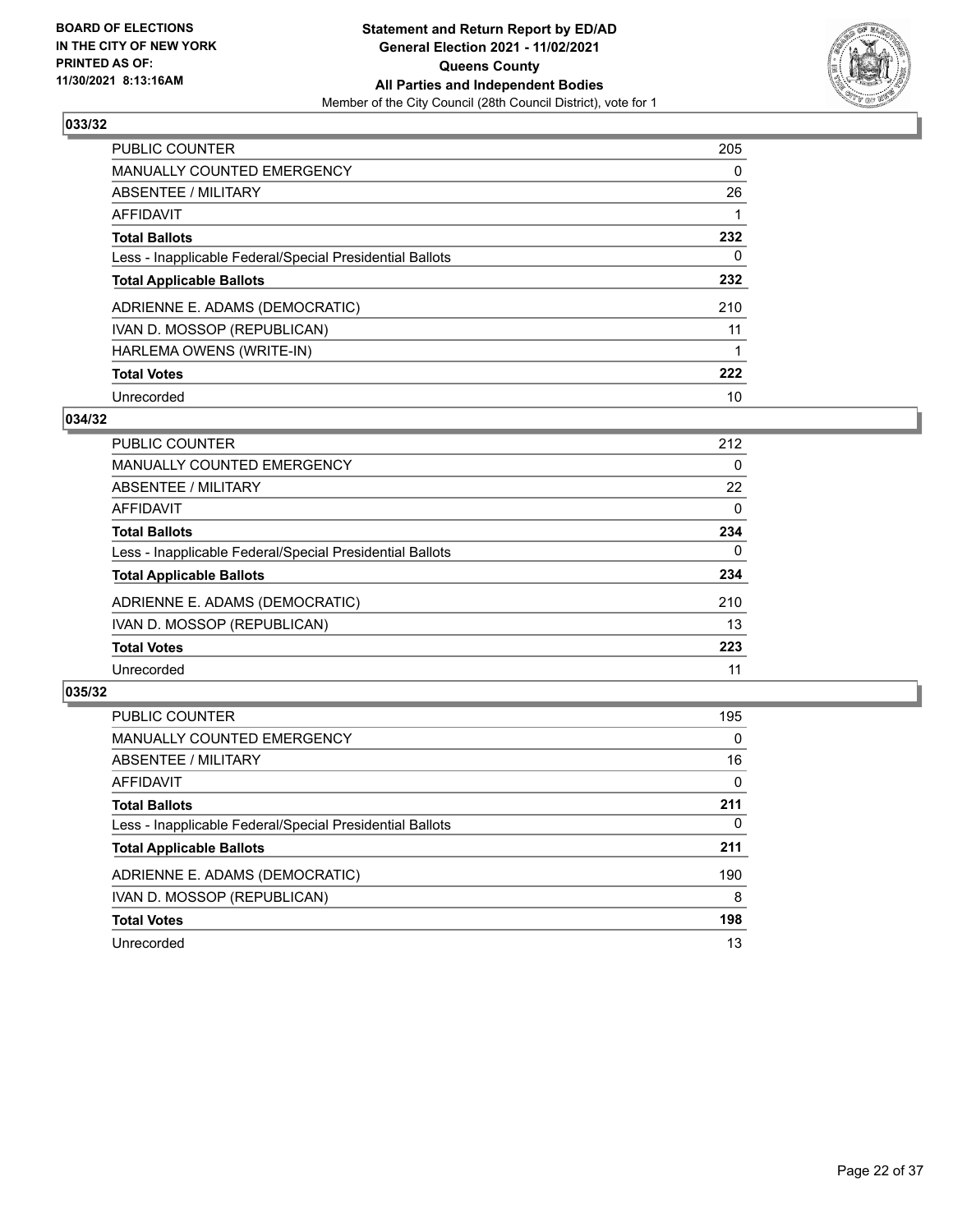

| PUBLIC COUNTER                                           | 136             |
|----------------------------------------------------------|-----------------|
| MANUALLY COUNTED EMERGENCY                               | $\mathbf{0}$    |
| ABSENTEE / MILITARY                                      | 12 <sup>2</sup> |
| <b>AFFIDAVIT</b>                                         | $\mathbf{0}$    |
| <b>Total Ballots</b>                                     | 148             |
| Less - Inapplicable Federal/Special Presidential Ballots | $\mathbf{0}$    |
| <b>Total Applicable Ballots</b>                          | 148             |
| ADRIENNE E. ADAMS (DEMOCRATIC)                           | 136             |
| IVAN D. MOSSOP (REPUBLICAN)                              | 3               |
| <b>Total Votes</b>                                       | 139             |
| Unrecorded                                               | 9               |

## **037/32**

| <b>PUBLIC COUNTER</b>                                    | 155      |
|----------------------------------------------------------|----------|
| <b>MANUALLY COUNTED EMERGENCY</b>                        | $\Omega$ |
| ABSENTEE / MILITARY                                      | 17       |
| AFFIDAVIT                                                |          |
| <b>Total Ballots</b>                                     | 173      |
| Less - Inapplicable Federal/Special Presidential Ballots | 0        |
| <b>Total Applicable Ballots</b>                          | 173      |
| ADRIENNE E. ADAMS (DEMOCRATIC)                           | 157      |
| IVAN D. MOSSOP (REPUBLICAN)                              |          |
| <b>Total Votes</b>                                       | 164      |
| Unrecorded                                               | 9        |

| <b>PUBLIC COUNTER</b>                                    | 211      |
|----------------------------------------------------------|----------|
| <b>MANUALLY COUNTED EMERGENCY</b>                        | 0        |
| ABSENTEE / MILITARY                                      | 35       |
| <b>AFFIDAVIT</b>                                         | $\Omega$ |
| <b>Total Ballots</b>                                     | 246      |
| Less - Inapplicable Federal/Special Presidential Ballots | 0        |
| <b>Total Applicable Ballots</b>                          | 246      |
| ADRIENNE E. ADAMS (DEMOCRATIC)                           | 220      |
| IVAN D. MOSSOP (REPUBLICAN)                              | 9        |
| <b>Total Votes</b>                                       | 229      |
| Unrecorded                                               | 17       |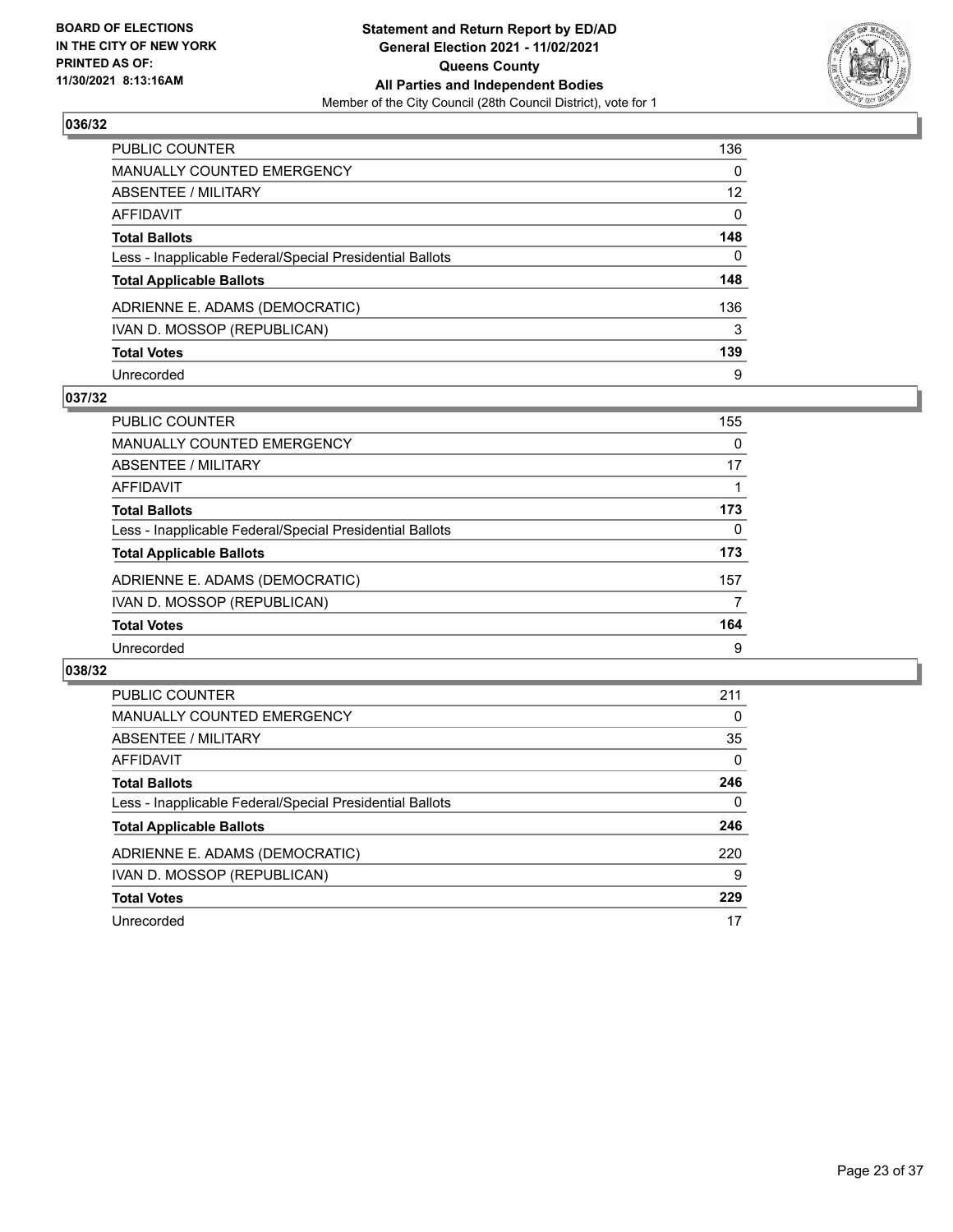

| PUBLIC COUNTER                                           | 183          |
|----------------------------------------------------------|--------------|
| <b>MANUALLY COUNTED EMERGENCY</b>                        | 0            |
| <b>ABSENTEE / MILITARY</b>                               | 13           |
| AFFIDAVIT                                                | $\mathbf{0}$ |
| <b>Total Ballots</b>                                     | 196          |
| Less - Inapplicable Federal/Special Presidential Ballots | 0            |
| <b>Total Applicable Ballots</b>                          | 196          |
| ADRIENNE E. ADAMS (DEMOCRATIC)                           | 184          |
| IVAN D. MOSSOP (REPUBLICAN)                              | 5            |
| <b>Total Votes</b>                                       | 189          |
| Unrecorded                                               | 7            |

#### **044/32**

| <b>PUBLIC COUNTER</b>                                    | 79       |
|----------------------------------------------------------|----------|
| <b>MANUALLY COUNTED EMERGENCY</b>                        | 0        |
| ABSENTEE / MILITARY                                      | 4        |
| AFFIDAVIT                                                | $\Omega$ |
| <b>Total Ballots</b>                                     | 83       |
| Less - Inapplicable Federal/Special Presidential Ballots | $\Omega$ |
| <b>Total Applicable Ballots</b>                          | 83       |
| ADRIENNE E. ADAMS (DEMOCRATIC)                           | 76       |
| IVAN D. MOSSOP (REPUBLICAN)                              |          |
| <b>Total Votes</b>                                       | 77       |
| Unrecorded                                               | 6        |

| <b>PUBLIC COUNTER</b>                                    | 168 |
|----------------------------------------------------------|-----|
| <b>MANUALLY COUNTED EMERGENCY</b>                        | 0   |
| ABSENTEE / MILITARY                                      |     |
| <b>AFFIDAVIT</b>                                         | 0   |
| <b>Total Ballots</b>                                     | 175 |
| Less - Inapplicable Federal/Special Presidential Ballots | 0   |
| <b>Total Applicable Ballots</b>                          | 175 |
| ADRIENNE E. ADAMS (DEMOCRATIC)                           | 161 |
| IVAN D. MOSSOP (REPUBLICAN)                              | 6   |
| <b>Total Votes</b>                                       | 167 |
| Unrecorded                                               | 8   |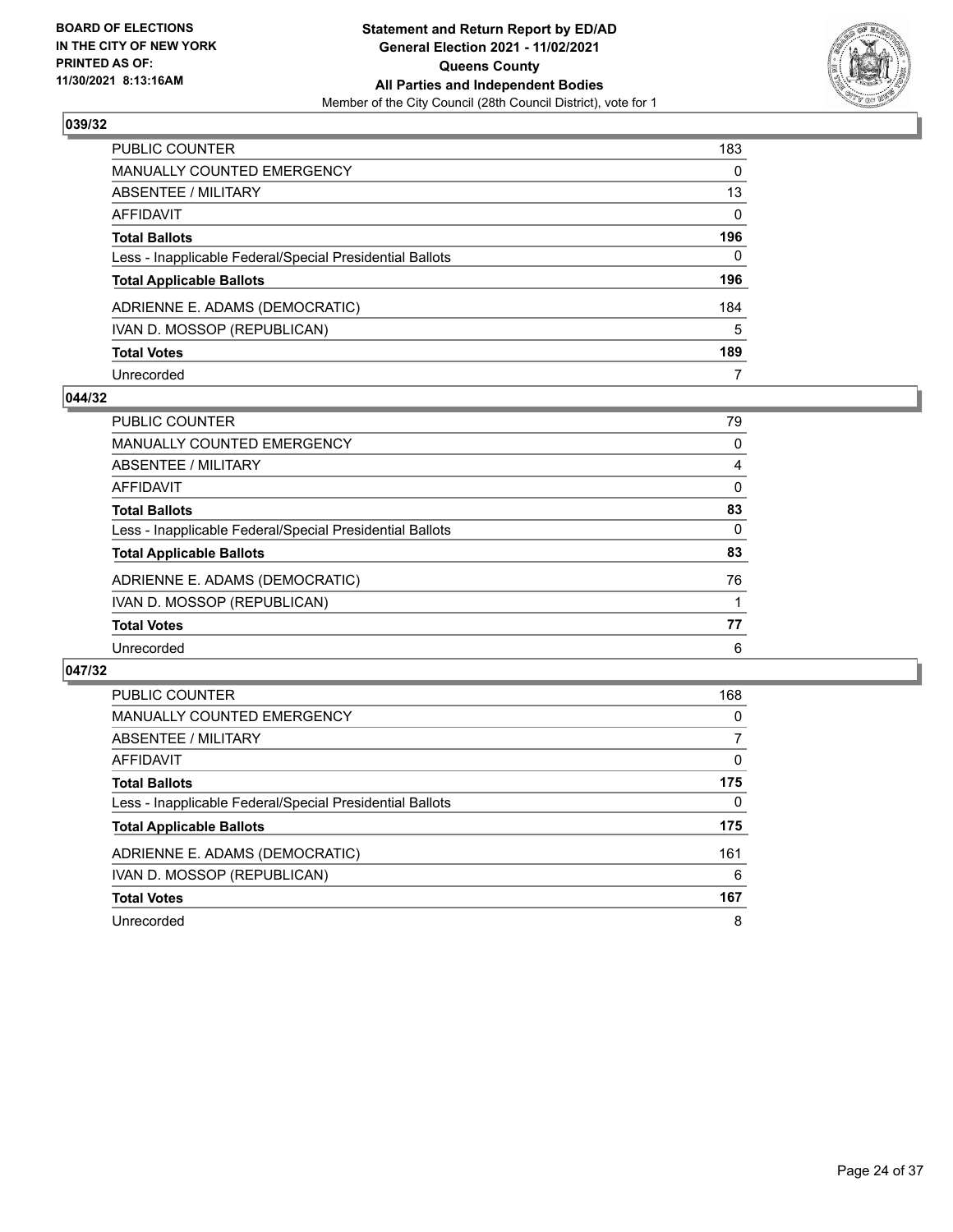

| PUBLIC COUNTER                                           | 160 |
|----------------------------------------------------------|-----|
| <b>MANUALLY COUNTED EMERGENCY</b>                        | 0   |
| <b>ABSENTEE / MILITARY</b>                               | 5   |
| AFFIDAVIT                                                |     |
| <b>Total Ballots</b>                                     | 166 |
| Less - Inapplicable Federal/Special Presidential Ballots | 0   |
| <b>Total Applicable Ballots</b>                          | 166 |
| ADRIENNE E. ADAMS (DEMOCRATIC)                           | 155 |
| IVAN D. MOSSOP (REPUBLICAN)                              | 6   |
| <b>Total Votes</b>                                       | 161 |
| Unrecorded                                               | 5   |

## **050/32**

| <b>PUBLIC COUNTER</b>                                    | 178      |
|----------------------------------------------------------|----------|
| <b>MANUALLY COUNTED EMERGENCY</b>                        | $\Omega$ |
| ABSENTEE / MILITARY                                      | 11       |
| AFFIDAVIT                                                | 0        |
| <b>Total Ballots</b>                                     | 189      |
| Less - Inapplicable Federal/Special Presidential Ballots | 0        |
| <b>Total Applicable Ballots</b>                          | 189      |
| ADRIENNE E. ADAMS (DEMOCRATIC)                           | 169      |
| IVAN D. MOSSOP (REPUBLICAN)                              | 15       |
| <b>Total Votes</b>                                       | 184      |
| Unrecorded                                               | 5        |

| PUBLIC COUNTER                                           | 212 |
|----------------------------------------------------------|-----|
| <b>MANUALLY COUNTED EMERGENCY</b>                        | 0   |
| ABSENTEE / MILITARY                                      | 19  |
| AFFIDAVIT                                                |     |
| <b>Total Ballots</b>                                     | 232 |
| Less - Inapplicable Federal/Special Presidential Ballots | 0   |
| <b>Total Applicable Ballots</b>                          | 232 |
| ADRIENNE E. ADAMS (DEMOCRATIC)                           | 213 |
| IVAN D. MOSSOP (REPUBLICAN)                              | 12  |
| <b>Total Votes</b>                                       | 225 |
| Unrecorded                                               | 7   |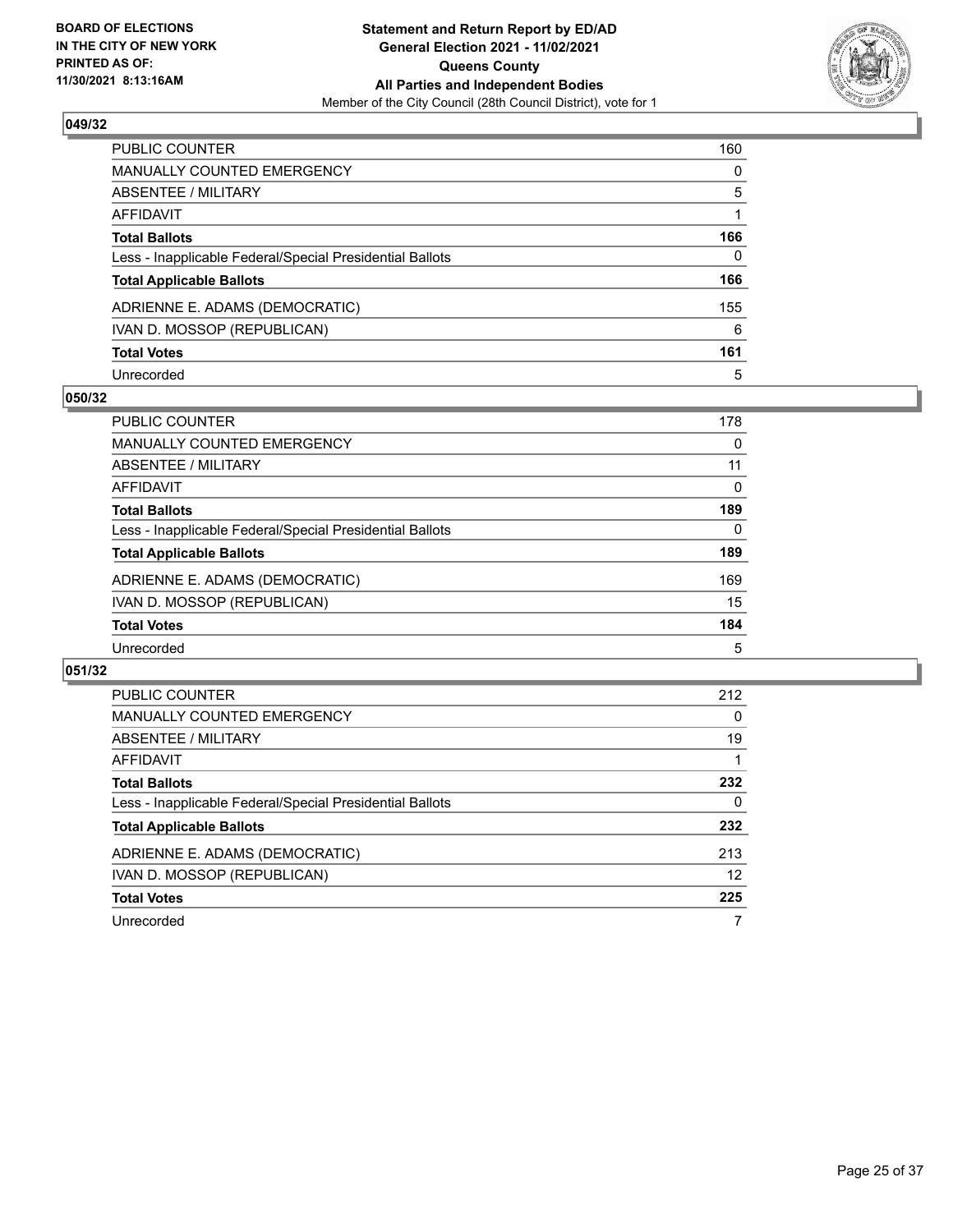

| <b>PUBLIC COUNTER</b>                                    | 162      |
|----------------------------------------------------------|----------|
| <b>MANUALLY COUNTED EMERGENCY</b>                        | $\Omega$ |
| ABSENTEE / MILITARY                                      | 13       |
| AFFIDAVIT                                                | $\Omega$ |
| <b>Total Ballots</b>                                     | 175      |
| Less - Inapplicable Federal/Special Presidential Ballots | 0        |
| <b>Total Applicable Ballots</b>                          | 175      |
| ADRIENNE E. ADAMS (DEMOCRATIC)                           | 157      |
| IVAN D. MOSSOP (REPUBLICAN)                              | 5        |
| VIDYA S. DOOKRAN-FRANCO (WRITE-IN)                       |          |
| <b>Total Votes</b>                                       | 163      |
| Unrecorded                                               | 12       |

### **053/32**

| PUBLIC COUNTER                                           | 198      |
|----------------------------------------------------------|----------|
| <b>MANUALLY COUNTED EMERGENCY</b>                        | 0        |
| ABSENTEE / MILITARY                                      | 19       |
| AFFIDAVIT                                                | $\Omega$ |
| <b>Total Ballots</b>                                     | 217      |
| Less - Inapplicable Federal/Special Presidential Ballots | 0        |
| <b>Total Applicable Ballots</b>                          | 217      |
| ADRIENNE E. ADAMS (DEMOCRATIC)                           | 193      |
| IVAN D. MOSSOP (REPUBLICAN)                              | 13       |
| <b>Total Votes</b>                                       | 206      |
| Unrecorded                                               | 11       |

| <b>PUBLIC COUNTER</b>                                    | 157               |
|----------------------------------------------------------|-------------------|
| <b>MANUALLY COUNTED EMERGENCY</b>                        | $\Omega$          |
| ABSENTEE / MILITARY                                      | 20                |
| AFFIDAVIT                                                | $\Omega$          |
| <b>Total Ballots</b>                                     | 177               |
| Less - Inapplicable Federal/Special Presidential Ballots | 0                 |
| <b>Total Applicable Ballots</b>                          | 177               |
| ADRIENNE E. ADAMS (DEMOCRATIC)                           | 158               |
| IVAN D. MOSSOP (REPUBLICAN)                              | $12 \overline{ }$ |
| <b>Total Votes</b>                                       | 170               |
| Unrecorded                                               | 7                 |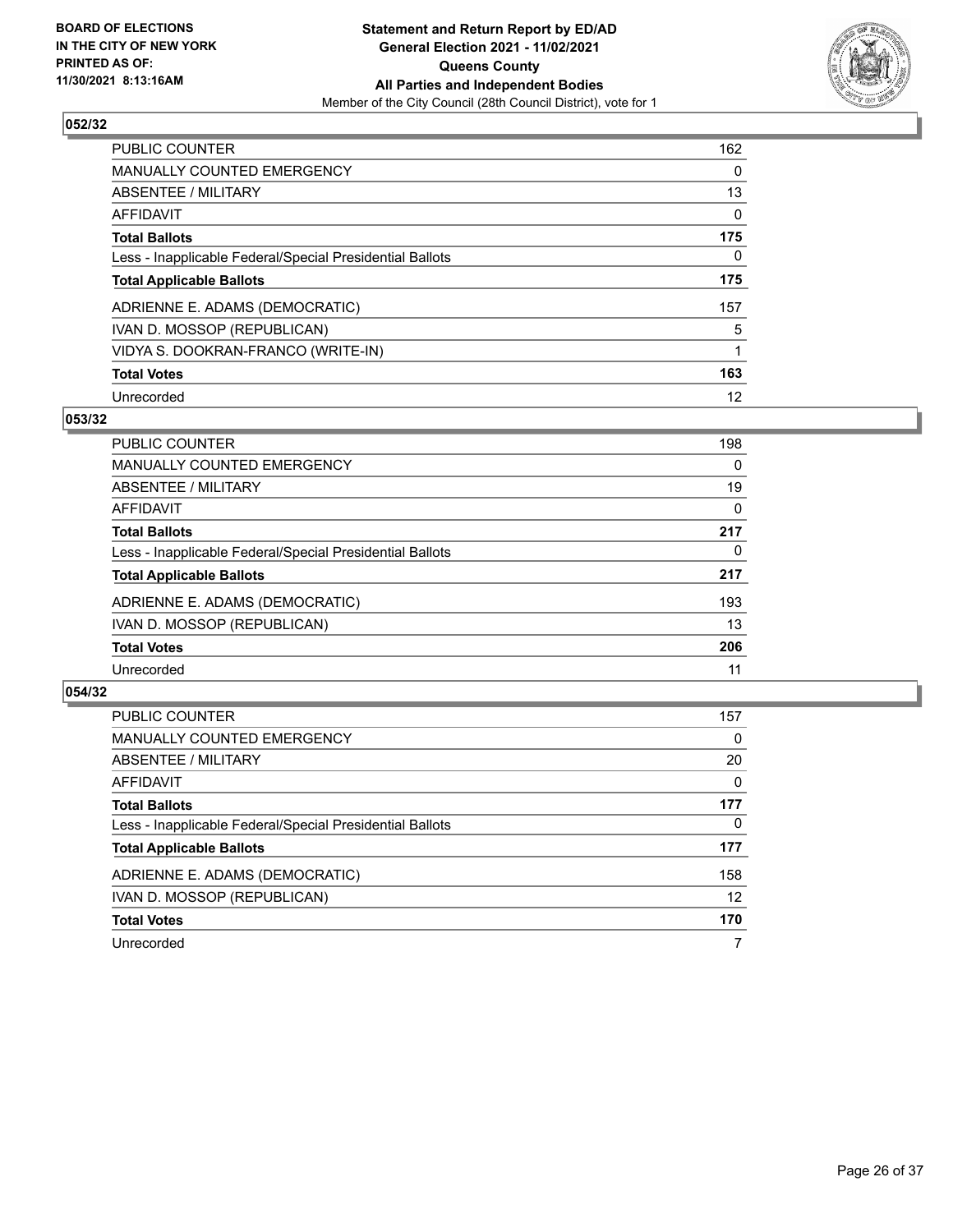

| <b>PUBLIC COUNTER</b>                                    | 184      |
|----------------------------------------------------------|----------|
| <b>MANUALLY COUNTED EMERGENCY</b>                        | $\Omega$ |
| ABSENTEE / MILITARY                                      | 23       |
| <b>AFFIDAVIT</b>                                         |          |
| <b>Total Ballots</b>                                     | 208      |
| Less - Inapplicable Federal/Special Presidential Ballots | 0        |
| <b>Total Applicable Ballots</b>                          | 208      |
| ADRIENNE E. ADAMS (DEMOCRATIC)                           | 191      |
| IVAN D. MOSSOP (REPUBLICAN)                              | 7        |
| CURTIS A. SLIWA (WRITE-IN)                               |          |
| <b>Total Votes</b>                                       | 199      |
| Unrecorded                                               | 9        |

### **056/32**

| <b>PUBLIC COUNTER</b>                                    | 62       |
|----------------------------------------------------------|----------|
| <b>MANUALLY COUNTED EMERGENCY</b>                        | 0        |
| ABSENTEE / MILITARY                                      | 5        |
| AFFIDAVIT                                                | $\Omega$ |
| <b>Total Ballots</b>                                     | 67       |
| Less - Inapplicable Federal/Special Presidential Ballots | 0        |
| <b>Total Applicable Ballots</b>                          | 67       |
| ADRIENNE E. ADAMS (DEMOCRATIC)                           | 61       |
| IVAN D. MOSSOP (REPUBLICAN)                              |          |
| <b>Total Votes</b>                                       | 62       |
| Unrecorded                                               | 5        |

| <b>PUBLIC COUNTER</b>                                    | 242      |
|----------------------------------------------------------|----------|
| <b>MANUALLY COUNTED EMERGENCY</b>                        | $\Omega$ |
| ABSENTEE / MILITARY                                      | 39       |
| AFFIDAVIT                                                | 3        |
| <b>Total Ballots</b>                                     | 284      |
| Less - Inapplicable Federal/Special Presidential Ballots | $\Omega$ |
| <b>Total Applicable Ballots</b>                          | 284      |
| ADRIENNE E. ADAMS (DEMOCRATIC)                           | 255      |
| IVAN D. MOSSOP (REPUBLICAN)                              | 9        |
| <b>Total Votes</b>                                       | 264      |
| Unrecorded                                               | 20       |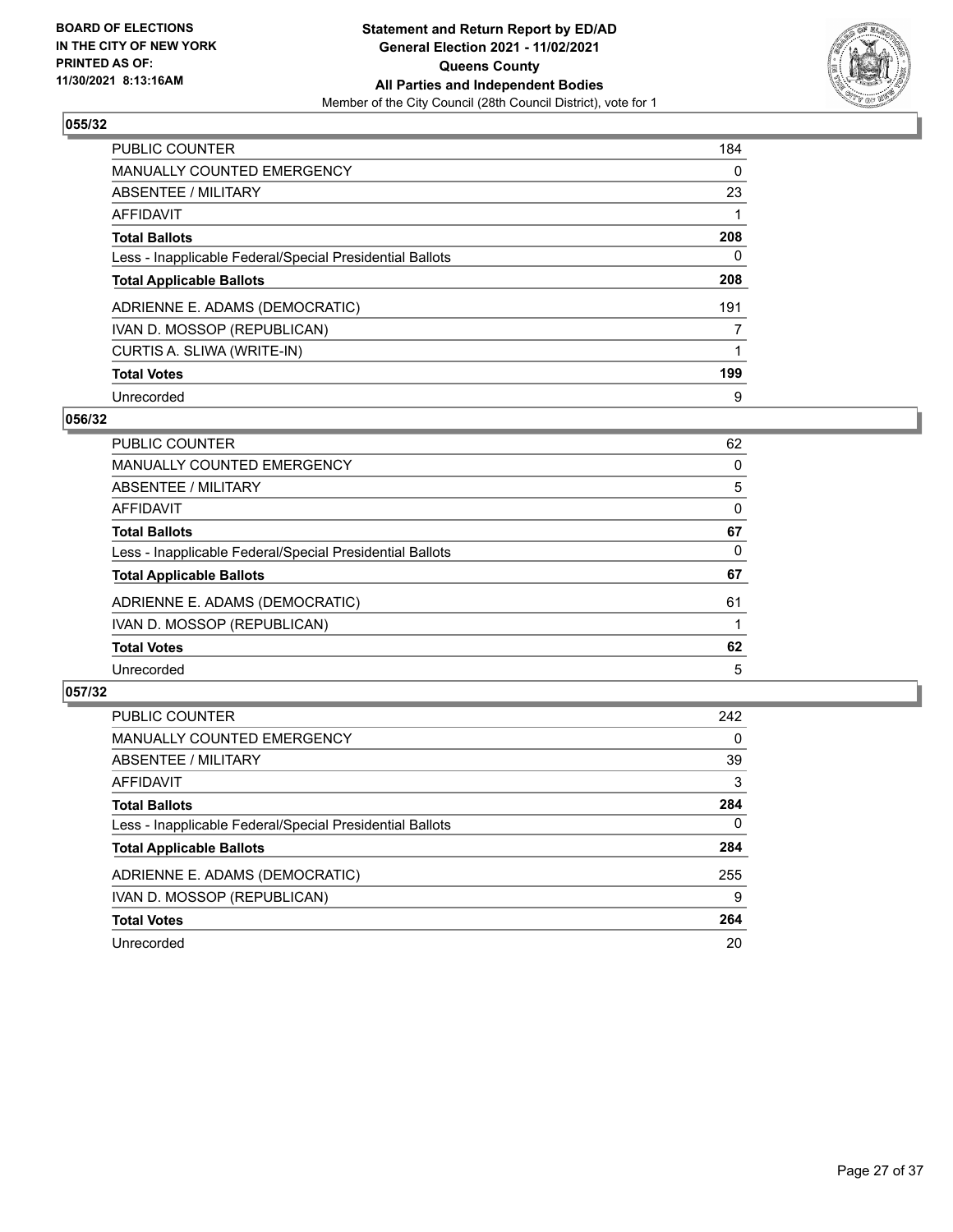

| PUBLIC COUNTER                                           | 226      |
|----------------------------------------------------------|----------|
| <b>MANUALLY COUNTED EMERGENCY</b>                        | 0        |
| <b>ABSENTEE / MILITARY</b>                               | 23       |
| AFFIDAVIT                                                | $\Omega$ |
| <b>Total Ballots</b>                                     | 249      |
| Less - Inapplicable Federal/Special Presidential Ballots | 0        |
| <b>Total Applicable Ballots</b>                          | 249      |
| ADRIENNE E. ADAMS (DEMOCRATIC)                           | 231      |
| IVAN D. MOSSOP (REPUBLICAN)                              | 9        |
| <b>Total Votes</b>                                       | 240      |
| Unrecorded                                               | 9        |

## **062/32**

| PUBLIC COUNTER                                           | 348 |
|----------------------------------------------------------|-----|
| <b>MANUALLY COUNTED EMERGENCY</b>                        | 0   |
| ABSENTEE / MILITARY                                      | 21  |
| AFFIDAVIT                                                |     |
| <b>Total Ballots</b>                                     | 370 |
| Less - Inapplicable Federal/Special Presidential Ballots | 0   |
| <b>Total Applicable Ballots</b>                          | 370 |
| ADRIENNE E. ADAMS (DEMOCRATIC)                           | 345 |
| IVAN D. MOSSOP (REPUBLICAN)                              | 11  |
| <b>Total Votes</b>                                       | 356 |
| Unrecorded                                               | 14  |

| <b>PUBLIC COUNTER</b>                                    | 345      |
|----------------------------------------------------------|----------|
| MANUALLY COUNTED EMERGENCY                               | 0        |
| ABSENTEE / MILITARY                                      | 14       |
| <b>AFFIDAVIT</b>                                         | $\Omega$ |
| <b>Total Ballots</b>                                     | 359      |
| Less - Inapplicable Federal/Special Presidential Ballots | 0        |
| <b>Total Applicable Ballots</b>                          | 359      |
| ADRIENNE E. ADAMS (DEMOCRATIC)                           | 338      |
| IVAN D. MOSSOP (REPUBLICAN)                              | 9        |
| UNATTRIBUTABLE WRITE-IN (WRITE-IN)                       |          |
| <b>Total Votes</b>                                       | 348      |
| Unrecorded                                               | 11       |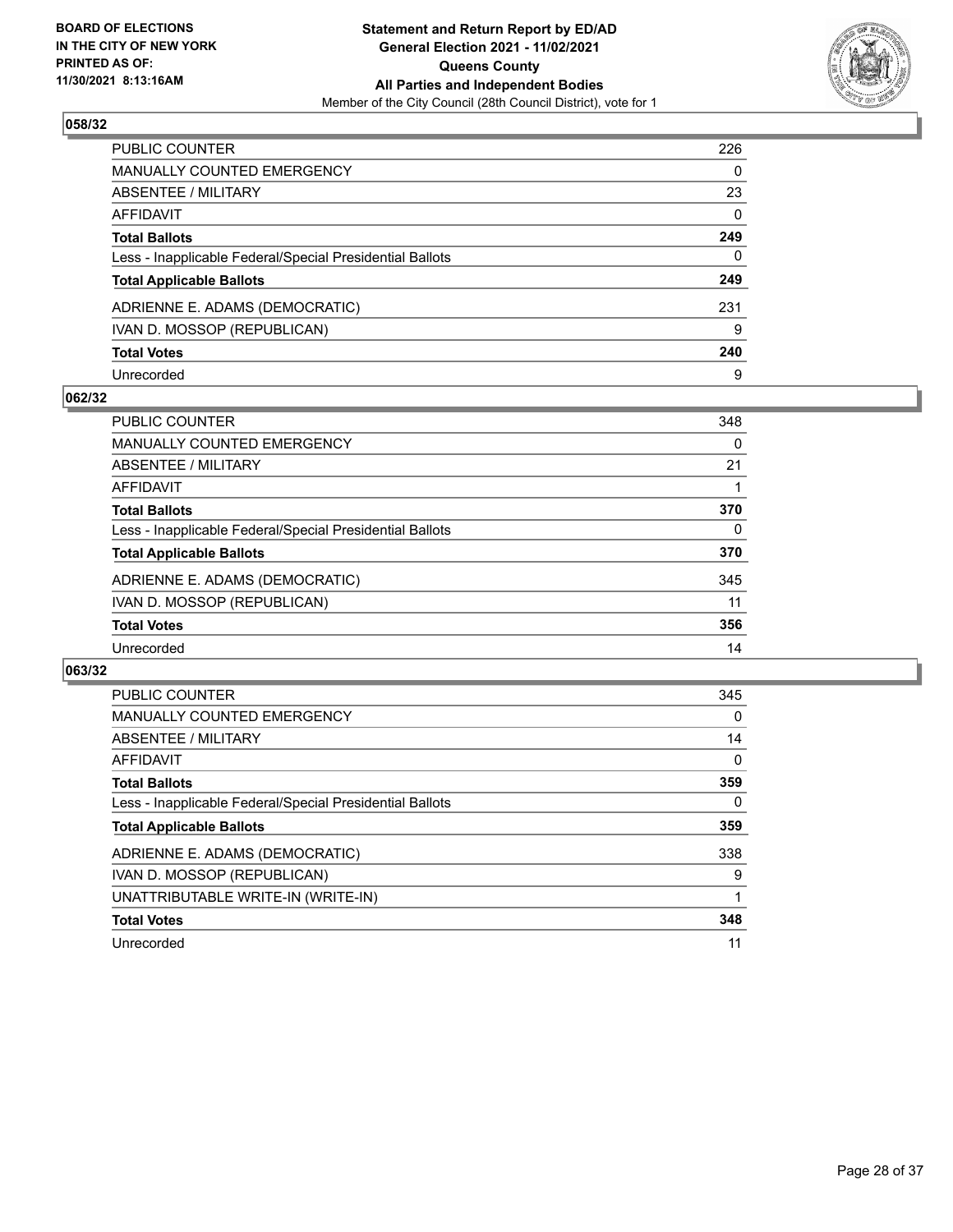

| PUBLIC COUNTER                                           | 289 |
|----------------------------------------------------------|-----|
| <b>MANUALLY COUNTED EMERGENCY</b>                        | 0   |
| <b>ABSENTEE / MILITARY</b>                               | 21  |
| AFFIDAVIT                                                | 3   |
| <b>Total Ballots</b>                                     | 313 |
| Less - Inapplicable Federal/Special Presidential Ballots | 0   |
| <b>Total Applicable Ballots</b>                          | 313 |
| ADRIENNE E. ADAMS (DEMOCRATIC)                           | 298 |
| IVAN D. MOSSOP (REPUBLICAN)                              | 5   |
| <b>Total Votes</b>                                       | 303 |
| Unrecorded                                               | 10  |

## **065/32**

| PUBLIC COUNTER                                           | 306      |
|----------------------------------------------------------|----------|
| MANUALLY COUNTED EMERGENCY                               | 0        |
| ABSENTEE / MILITARY                                      | 22       |
| AFFIDAVIT                                                | $\Omega$ |
| <b>Total Ballots</b>                                     | 328      |
| Less - Inapplicable Federal/Special Presidential Ballots | 0        |
| <b>Total Applicable Ballots</b>                          | 328      |
| ADRIENNE E. ADAMS (DEMOCRATIC)                           | 296      |
| IVAN D. MOSSOP (REPUBLICAN)                              | 11       |
| <b>Total Votes</b>                                       | 307      |
| Unrecorded                                               | 21       |

| <b>PUBLIC COUNTER</b>                                    | 159 |
|----------------------------------------------------------|-----|
| MANUALLY COUNTED EMERGENCY                               | 0   |
| ABSENTEE / MILITARY                                      | 11  |
| AFFIDAVIT                                                | 0   |
| <b>Total Ballots</b>                                     | 170 |
| Less - Inapplicable Federal/Special Presidential Ballots | 0   |
| <b>Total Applicable Ballots</b>                          | 170 |
| ADRIENNE E. ADAMS (DEMOCRATIC)                           | 165 |
| IVAN D. MOSSOP (REPUBLICAN)                              | 3   |
| UNATTRIBUTABLE WRITE-IN (WRITE-IN)                       |     |
| <b>Total Votes</b>                                       | 169 |
| Unrecorded                                               |     |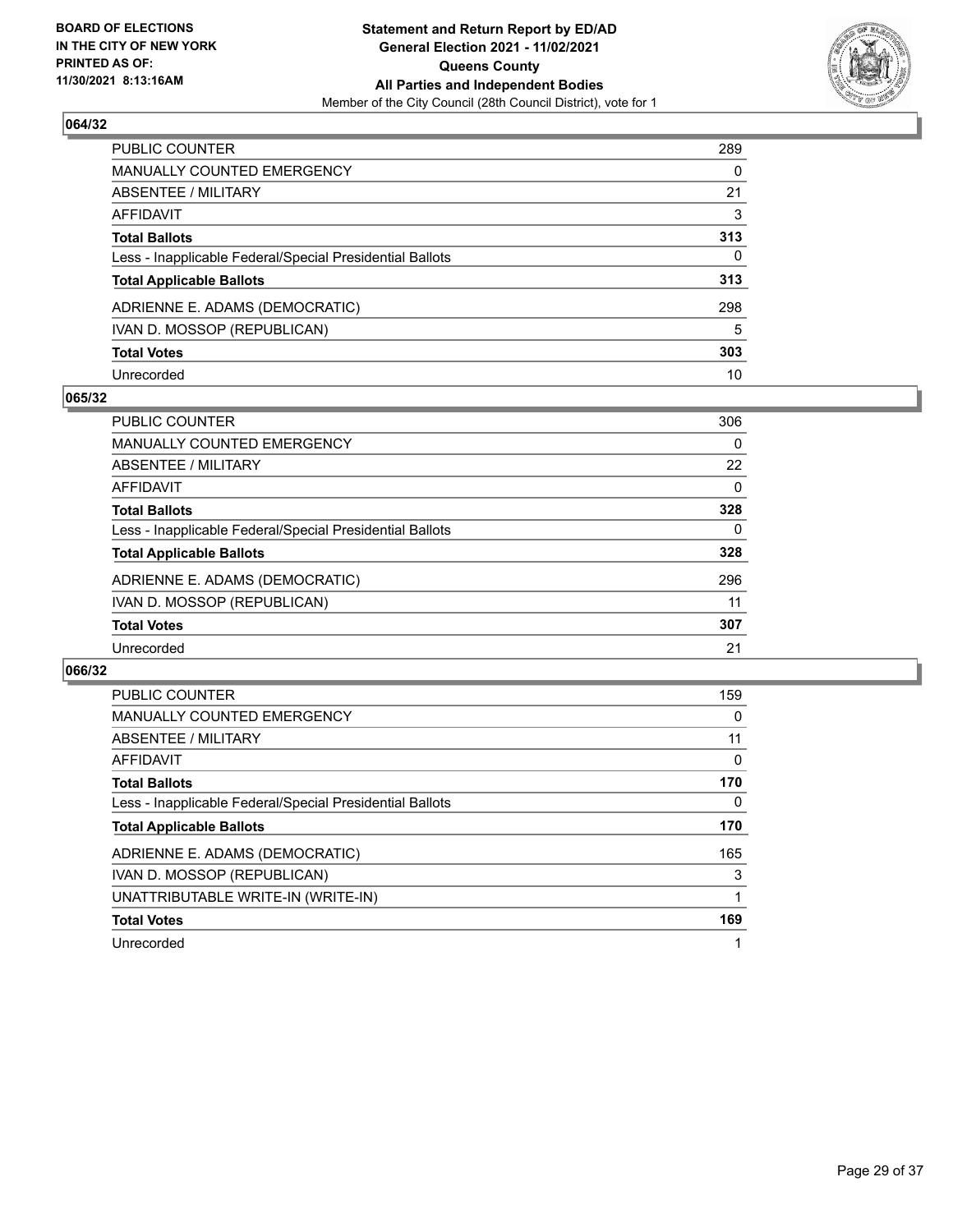

| PUBLIC COUNTER                                           | 276          |
|----------------------------------------------------------|--------------|
| <b>MANUALLY COUNTED EMERGENCY</b>                        | 0            |
| <b>ABSENTEE / MILITARY</b>                               | 24           |
| AFFIDAVIT                                                | $\mathbf{0}$ |
| <b>Total Ballots</b>                                     | 300          |
| Less - Inapplicable Federal/Special Presidential Ballots | 0            |
| <b>Total Applicable Ballots</b>                          | 300          |
| ADRIENNE E. ADAMS (DEMOCRATIC)                           | 282          |
| IVAN D. MOSSOP (REPUBLICAN)                              | 5            |
| <b>Total Votes</b>                                       | 287          |
| Unrecorded                                               | 13           |

## **068/32**

| <b>PUBLIC COUNTER</b>                                    | 269      |
|----------------------------------------------------------|----------|
| MANUALLY COUNTED EMERGENCY                               | $\Omega$ |
| ABSENTEE / MILITARY                                      | 21       |
| AFFIDAVIT                                                | 0        |
| <b>Total Ballots</b>                                     | 290      |
| Less - Inapplicable Federal/Special Presidential Ballots | 0        |
| <b>Total Applicable Ballots</b>                          | 290      |
| ADRIENNE E. ADAMS (DEMOCRATIC)                           | 277      |
| IVAN D. MOSSOP (REPUBLICAN)                              |          |
| <b>Total Votes</b>                                       | 284      |
| Unrecorded                                               | 6        |

| <b>PUBLIC COUNTER</b>                                    | 333      |
|----------------------------------------------------------|----------|
| <b>MANUALLY COUNTED EMERGENCY</b>                        | $\Omega$ |
| <b>ABSENTEE / MILITARY</b>                               | 12       |
| AFFIDAVIT                                                | 0        |
| <b>Total Ballots</b>                                     | 345      |
| Less - Inapplicable Federal/Special Presidential Ballots | 0        |
| <b>Total Applicable Ballots</b>                          | 345      |
| ADRIENNE E. ADAMS (DEMOCRATIC)                           | 324      |
| IVAN D. MOSSOP (REPUBLICAN)                              | 9        |
| TAHIRA MOORE (WRITE-IN)                                  |          |
| UNATTRIBUTABLE WRITE-IN (WRITE-IN)                       | 1        |
| <b>Total Votes</b>                                       | 335      |
| Unrecorded                                               | 10       |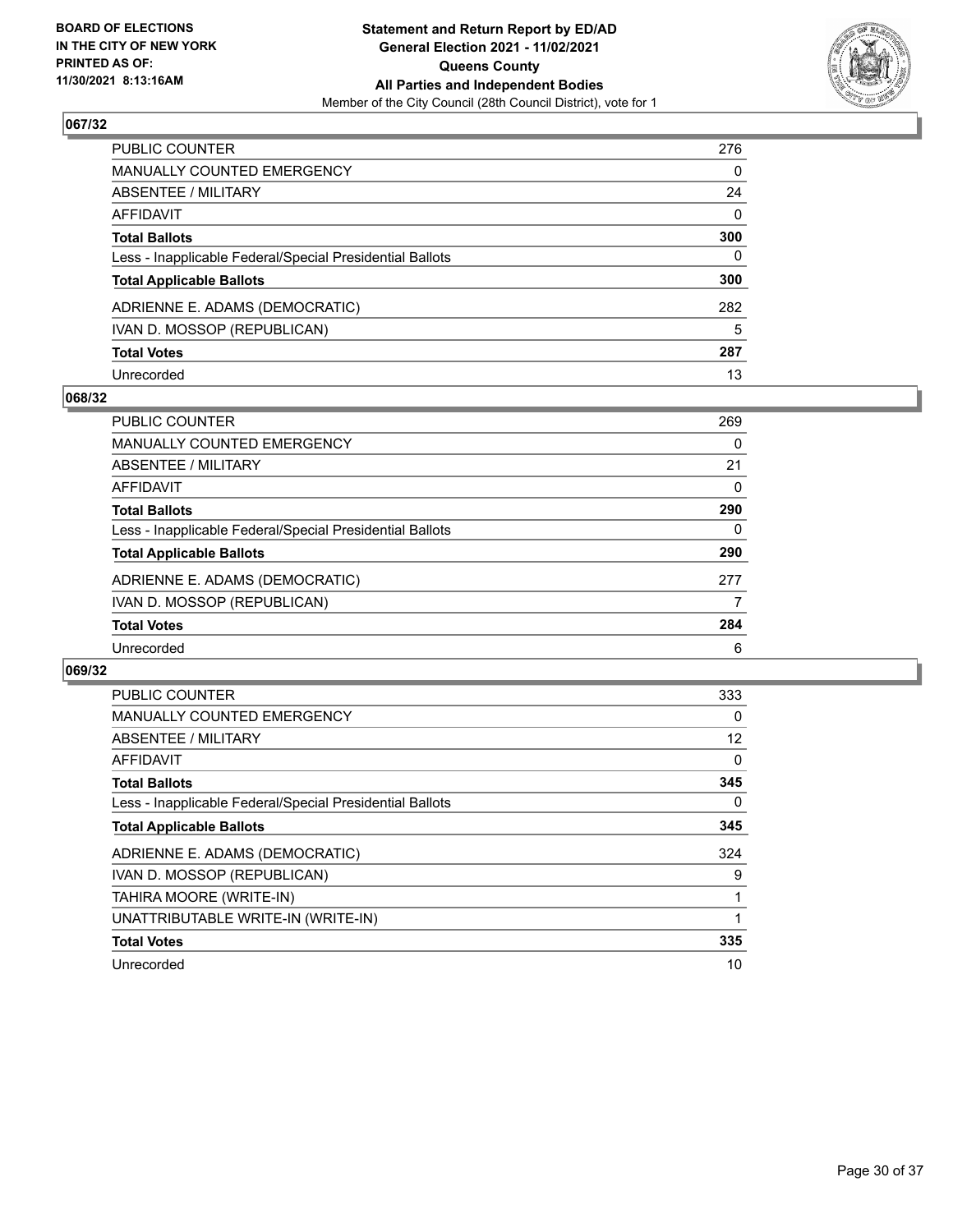

| PUBLIC COUNTER                                           | 335      |
|----------------------------------------------------------|----------|
| <b>MANUALLY COUNTED EMERGENCY</b>                        | $\Omega$ |
| ABSENTEE / MILITARY                                      | 13       |
| AFFIDAVIT                                                | 0        |
| <b>Total Ballots</b>                                     | 348      |
| Less - Inapplicable Federal/Special Presidential Ballots | $\Omega$ |
| <b>Total Applicable Ballots</b>                          | 348      |
| ADRIENNE E. ADAMS (DEMOCRATIC)                           | 333      |
| IVAN D. MOSSOP (REPUBLICAN)                              |          |
| <b>Total Votes</b>                                       | 340      |
| Unrecorded                                               | 8        |

## **071/32**

| <b>PUBLIC COUNTER</b>                                    | 424      |
|----------------------------------------------------------|----------|
| <b>MANUALLY COUNTED EMERGENCY</b>                        | $\Omega$ |
| ABSENTEE / MILITARY                                      | 28       |
| AFFIDAVIT                                                |          |
| <b>Total Ballots</b>                                     | 453      |
| Less - Inapplicable Federal/Special Presidential Ballots | $\Omega$ |
| <b>Total Applicable Ballots</b>                          | 453      |
| ADRIENNE E. ADAMS (DEMOCRATIC)                           | 422      |
| IVAN D. MOSSOP (REPUBLICAN)                              | 13       |
| <b>Total Votes</b>                                       | 435      |
| Unrecorded                                               | 18       |

| <b>PUBLIC COUNTER</b>                                    | 262      |
|----------------------------------------------------------|----------|
| <b>MANUALLY COUNTED EMERGENCY</b>                        | 0        |
| ABSENTEE / MILITARY                                      | 14       |
| AFFIDAVIT                                                | $\Omega$ |
| <b>Total Ballots</b>                                     | 276      |
| Less - Inapplicable Federal/Special Presidential Ballots | 0        |
| <b>Total Applicable Ballots</b>                          | 276      |
| ADRIENNE E. ADAMS (DEMOCRATIC)                           | 260      |
| IVAN D. MOSSOP (REPUBLICAN)                              | 9        |
| <b>Total Votes</b>                                       | 269      |
| Unrecorded                                               |          |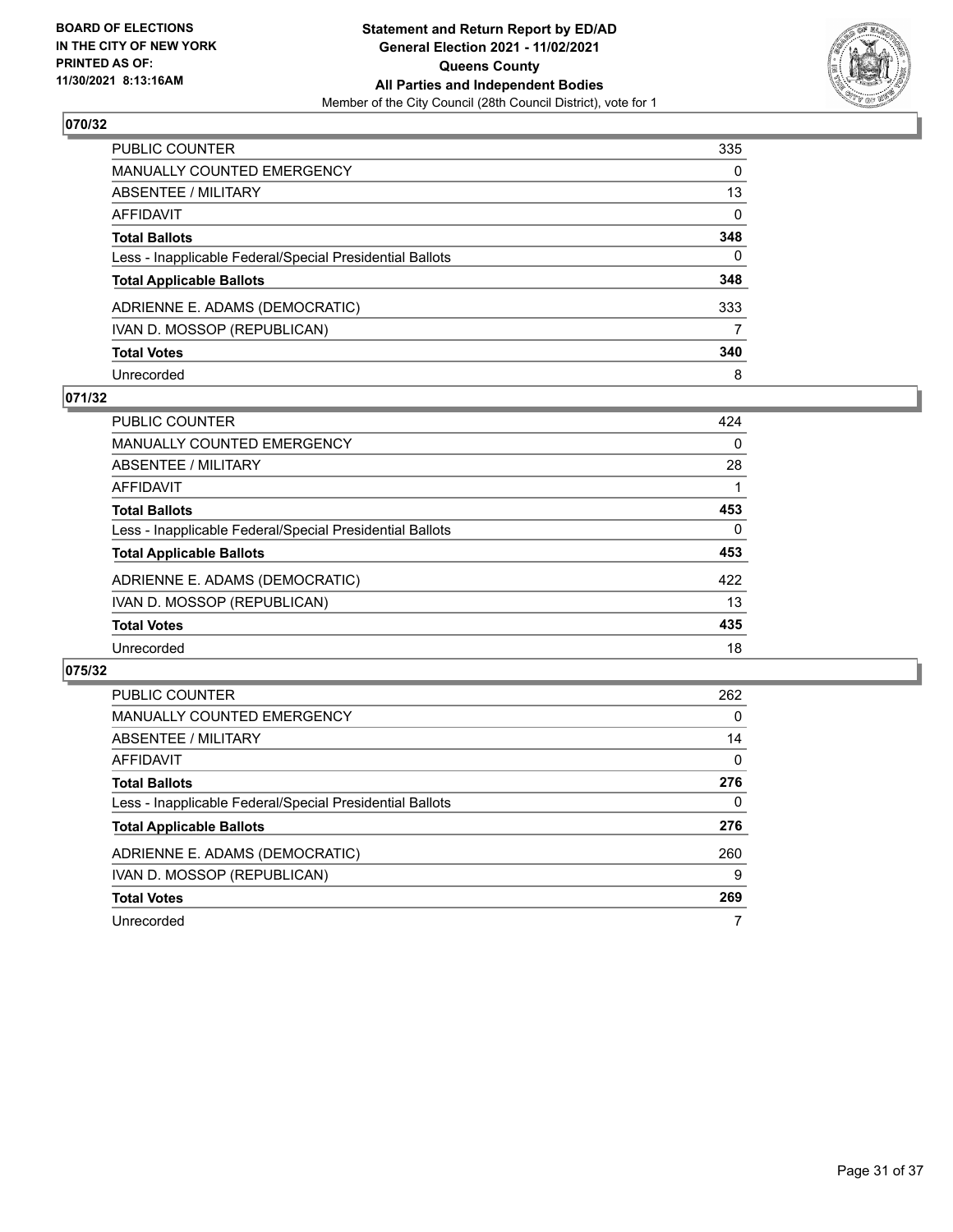

| PUBLIC COUNTER                                           | 167          |
|----------------------------------------------------------|--------------|
| MANUALLY COUNTED EMERGENCY                               | 0            |
| <b>ABSENTEE / MILITARY</b>                               | 10           |
| <b>AFFIDAVIT</b>                                         | 0            |
| <b>Total Ballots</b>                                     | 177          |
| Less - Inapplicable Federal/Special Presidential Ballots | $\mathbf{0}$ |
| <b>Total Applicable Ballots</b>                          | 177          |
| ADRIENNE E. ADAMS (DEMOCRATIC)                           | 165          |
| IVAN D. MOSSOP (REPUBLICAN)                              | 6            |
| <b>Total Votes</b>                                       | 171          |
| Unrecorded                                               | 6            |

## **081/32**

| <b>PUBLIC COUNTER</b>                                    | 127 |
|----------------------------------------------------------|-----|
| <b>MANUALLY COUNTED EMERGENCY</b>                        | 0   |
| ABSENTEE / MILITARY                                      |     |
| AFFIDAVIT                                                |     |
| <b>Total Ballots</b>                                     | 135 |
| Less - Inapplicable Federal/Special Presidential Ballots | 0   |
| <b>Total Applicable Ballots</b>                          | 135 |
| ADRIENNE E. ADAMS (DEMOCRATIC)                           | 113 |
| IVAN D. MOSSOP (REPUBLICAN)                              | 12  |
| <b>Total Votes</b>                                       | 125 |
| Unrecorded                                               | 10  |

| <b>PUBLIC COUNTER</b>                                    | 142 |
|----------------------------------------------------------|-----|
| <b>MANUALLY COUNTED EMERGENCY</b>                        | 0   |
| ABSENTEE / MILITARY                                      | 5   |
| <b>AFFIDAVIT</b>                                         |     |
| <b>Total Ballots</b>                                     | 148 |
| Less - Inapplicable Federal/Special Presidential Ballots | 0   |
| <b>Total Applicable Ballots</b>                          | 148 |
| ADRIENNE E. ADAMS (DEMOCRATIC)                           | 119 |
| IVAN D. MOSSOP (REPUBLICAN)                              | 19  |
| <b>Total Votes</b>                                       | 138 |
| Unrecorded                                               | 10  |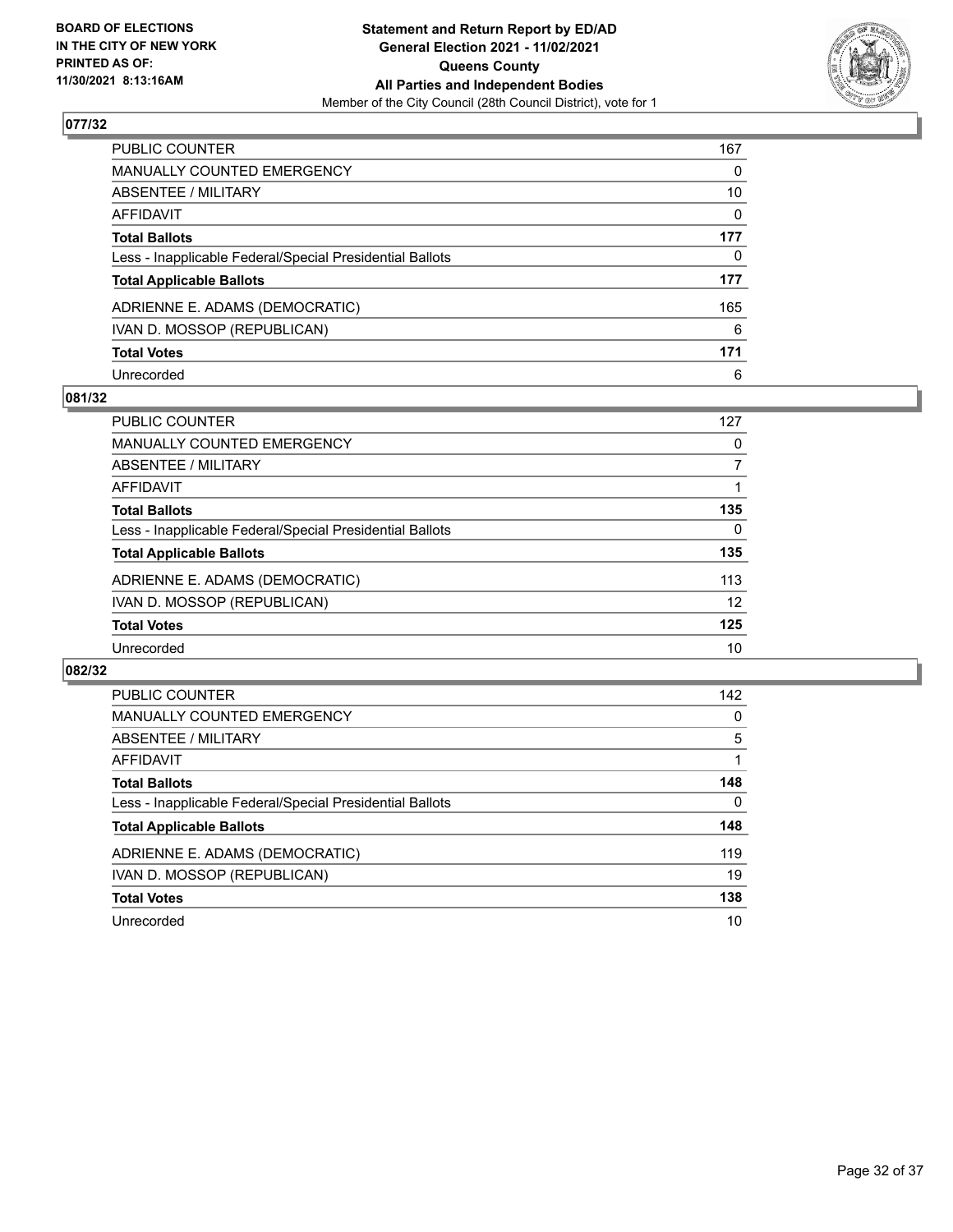

| <b>PUBLIC COUNTER</b>                                    | 124 |
|----------------------------------------------------------|-----|
| <b>MANUALLY COUNTED EMERGENCY</b>                        | 0   |
| ABSENTEE / MILITARY                                      | 16  |
| AFFIDAVIT                                                | 0   |
| <b>Total Ballots</b>                                     | 140 |
| Less - Inapplicable Federal/Special Presidential Ballots | 0   |
| <b>Total Applicable Ballots</b>                          | 140 |
| ADRIENNE E. ADAMS (DEMOCRATIC)                           | 128 |
| IVAN D. MOSSOP (REPUBLICAN)                              | 3   |
| CRAIG E BOYER (WRITE-IN)                                 |     |
| <b>Total Votes</b>                                       | 132 |
| Unrecorded                                               | 8   |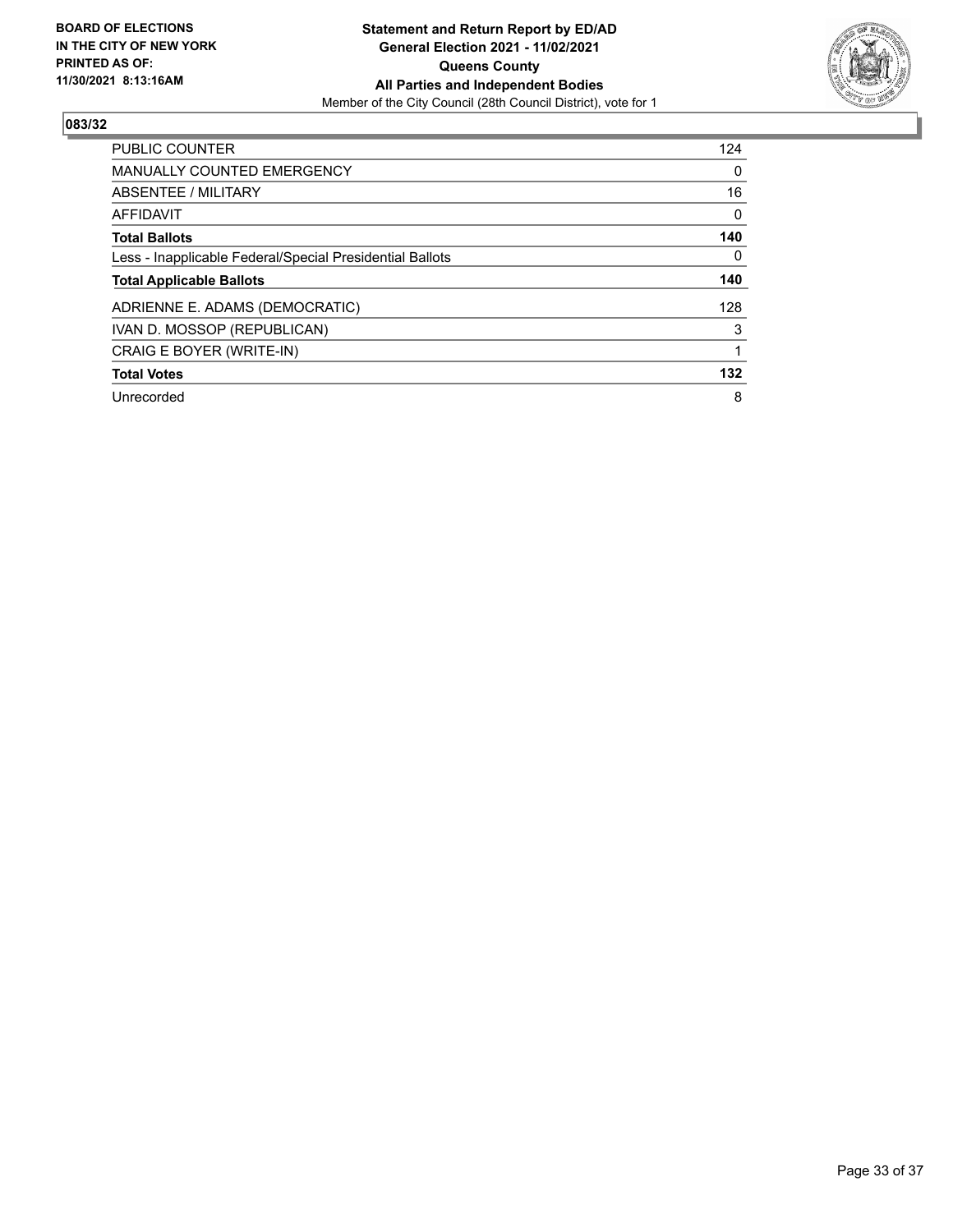

| PUBLIC COUNTER                                           | 39           |
|----------------------------------------------------------|--------------|
| <b>MANUALLY COUNTED EMERGENCY</b>                        | 0            |
| ABSENTEE / MILITARY                                      | 0            |
| <b>AFFIDAVIT</b>                                         | $\mathbf{0}$ |
| <b>Total Ballots</b>                                     | 39           |
| Less - Inapplicable Federal/Special Presidential Ballots | 0            |
| <b>Total Applicable Ballots</b>                          | 39           |
| ADRIENNE E. ADAMS (DEMOCRATIC)                           | 25           |
| IVAN D. MOSSOP (REPUBLICAN)                              | 9            |
| <b>Total Votes</b>                                       | 34           |
| Unrecorded                                               | 5            |

#### **038/38**

| <b>PUBLIC COUNTER</b>                                    | 64 |
|----------------------------------------------------------|----|
| <b>MANUALLY COUNTED EMERGENCY</b>                        | 0  |
| ABSENTEE / MILITARY                                      | 7  |
| AFFIDAVIT                                                | 0  |
| <b>Total Ballots</b>                                     | 71 |
| Less - Inapplicable Federal/Special Presidential Ballots | 0  |
| <b>Total Applicable Ballots</b>                          | 71 |
| ADRIENNE E. ADAMS (DEMOCRATIC)                           | 48 |
| IVAN D. MOSSOP (REPUBLICAN)                              | 15 |
| UNATTRIBUTABLE WRITE-IN (WRITE-IN)                       |    |
| <b>Total Votes</b>                                       | 64 |
| Unrecorded                                               | 7  |

| <b>PUBLIC COUNTER</b>                                    | 93       |
|----------------------------------------------------------|----------|
| <b>MANUALLY COUNTED EMERGENCY</b>                        | 0        |
| ABSENTEE / MILITARY                                      | 4        |
| AFFIDAVIT                                                | $\Omega$ |
| <b>Total Ballots</b>                                     | 97       |
| Less - Inapplicable Federal/Special Presidential Ballots | $\Omega$ |
| <b>Total Applicable Ballots</b>                          | 97       |
| ADRIENNE E. ADAMS (DEMOCRATIC)                           | 57       |
| IVAN D. MOSSOP (REPUBLICAN)                              | 32       |
| <b>Total Votes</b>                                       | 89       |
| Unrecorded                                               | 8        |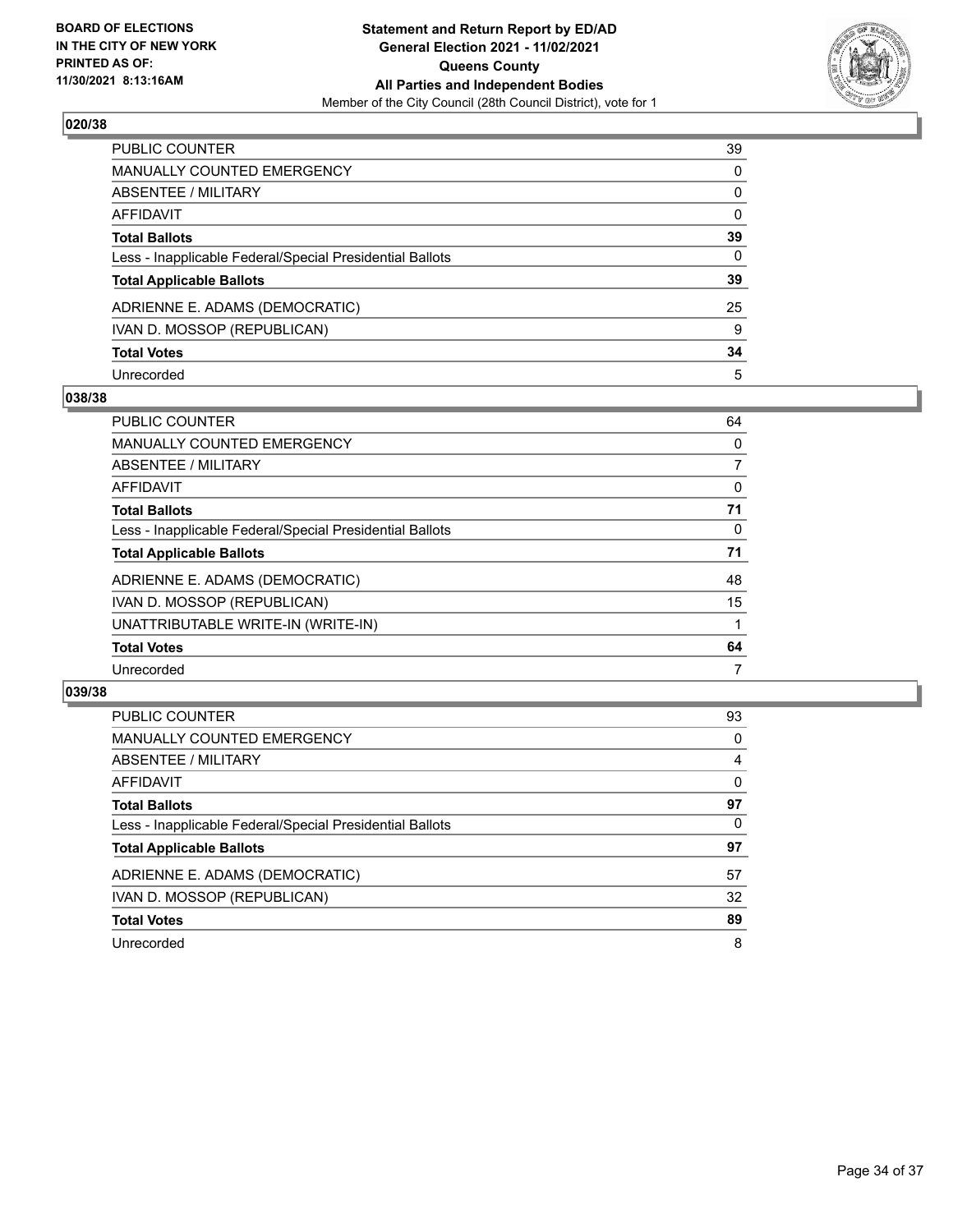

| PUBLIC COUNTER                                           | 75             |
|----------------------------------------------------------|----------------|
| <b>MANUALLY COUNTED EMERGENCY</b>                        | $\Omega$       |
| <b>ABSENTEE / MILITARY</b>                               | 9              |
| <b>AFFIDAVIT</b>                                         |                |
| <b>Total Ballots</b>                                     | 85             |
| Less - Inapplicable Federal/Special Presidential Ballots | 0              |
| <b>Total Applicable Ballots</b>                          | 85             |
| ADRIENNE E. ADAMS (DEMOCRATIC)                           | 55             |
| IVAN D. MOSSOP (REPUBLICAN)                              | 28             |
| <b>Total Votes</b>                                       | 83             |
| Unrecorded                                               | $\overline{2}$ |

#### **041/38**

| <b>PUBLIC COUNTER</b>                                    | 148      |
|----------------------------------------------------------|----------|
| <b>MANUALLY COUNTED EMERGENCY</b>                        | 0        |
| ABSENTEE / MILITARY                                      |          |
| AFFIDAVIT                                                | 0        |
| <b>Total Ballots</b>                                     | 149      |
| Less - Inapplicable Federal/Special Presidential Ballots | $\Omega$ |
| <b>Total Applicable Ballots</b>                          | 149      |
| ADRIENNE E. ADAMS (DEMOCRATIC)                           | 95       |
| IVAN D. MOSSOP (REPUBLICAN)                              | 44       |
| <b>Total Votes</b>                                       | 139      |
| Unrecorded                                               | 10       |

| PUBLIC COUNTER                                           | 144      |
|----------------------------------------------------------|----------|
| <b>MANUALLY COUNTED EMERGENCY</b>                        | 0        |
| ABSENTEE / MILITARY                                      | 10       |
| <b>AFFIDAVIT</b>                                         | $\Omega$ |
| <b>Total Ballots</b>                                     | 154      |
| Less - Inapplicable Federal/Special Presidential Ballots | 0        |
| <b>Total Applicable Ballots</b>                          | 154      |
| ADRIENNE E. ADAMS (DEMOCRATIC)                           | 91       |
|                                                          |          |
| IVAN D. MOSSOP (REPUBLICAN)                              | 53       |
| <b>Total Votes</b>                                       | 144      |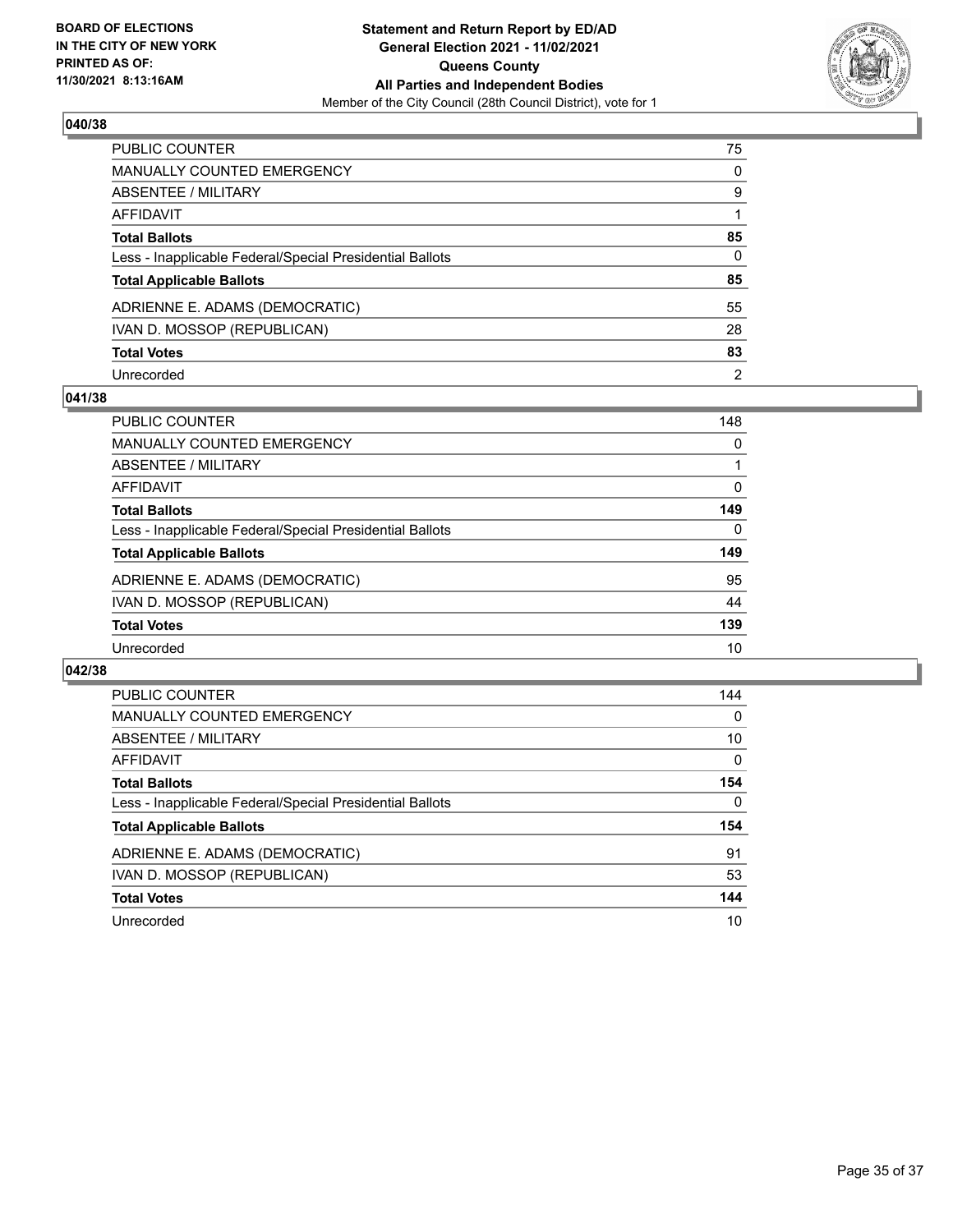

| <b>PUBLIC COUNTER</b>                                    | 88       |
|----------------------------------------------------------|----------|
| MANUALLY COUNTED EMERGENCY                               | 0        |
| ABSENTEE / MILITARY                                      | 11       |
| AFFIDAVIT                                                | $\Omega$ |
| <b>Total Ballots</b>                                     | 99       |
| Less - Inapplicable Federal/Special Presidential Ballots | $\Omega$ |
| <b>Total Applicable Ballots</b>                          | 99       |
| ADRIENNE E. ADAMS (DEMOCRATIC)                           | 58       |
| IVAN D. MOSSOP (REPUBLICAN)                              | 30       |
| FELICIA SINGH (WRITE-IN)                                 | 2        |
| <b>Total Votes</b>                                       | 90       |
| Unrecorded                                               | 9        |

#### **069/38**

| PUBLIC COUNTER                                           | 83       |
|----------------------------------------------------------|----------|
| <b>MANUALLY COUNTED EMERGENCY</b>                        | $\Omega$ |
| ABSENTEE / MILITARY                                      |          |
| <b>AFFIDAVIT</b>                                         | $\Omega$ |
| <b>Total Ballots</b>                                     | 84       |
| Less - Inapplicable Federal/Special Presidential Ballots | 0        |
| <b>Total Applicable Ballots</b>                          | 84       |
| ADRIENNE E. ADAMS (DEMOCRATIC)                           | 58       |
| IVAN D. MOSSOP (REPUBLICAN)                              | 22       |
| <b>Total Votes</b>                                       | 80       |
| Unrecorded                                               | 4        |

| <b>PUBLIC COUNTER</b>                                    | 138 |
|----------------------------------------------------------|-----|
| <b>MANUALLY COUNTED EMERGENCY</b>                        | 0   |
| ABSENTEE / MILITARY                                      | 7   |
| <b>AFFIDAVIT</b>                                         | 0   |
| <b>Total Ballots</b>                                     | 145 |
| Less - Inapplicable Federal/Special Presidential Ballots | 0   |
| <b>Total Applicable Ballots</b>                          | 145 |
| ADRIENNE E. ADAMS (DEMOCRATIC)                           | 98  |
| IVAN D. MOSSOP (REPUBLICAN)                              | 35  |
| <b>KENICHI WILSON (WRITE-IN)</b>                         |     |
| <b>KENNY WILSON (WRITE-IN)</b>                           |     |
| <b>Total Votes</b>                                       | 135 |
| Unrecorded                                               | 10  |